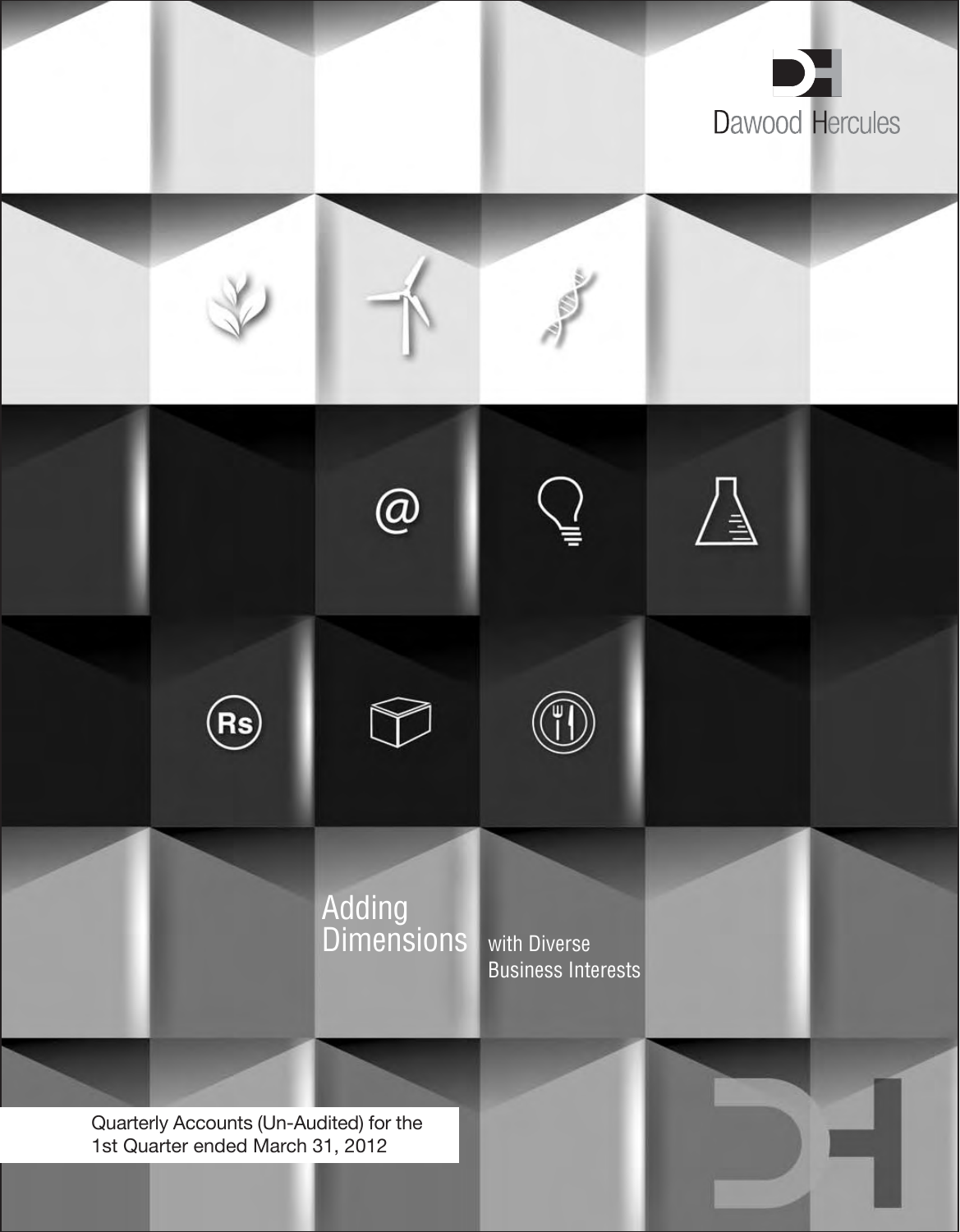# Company Information

#### Board of Directors:

Mr. Hussain Dawood Chairman Mr. Shahid Hamid Pracha Chief Executive Officer Mr. Isar Ahmad Director Mr. Javed Akbar Director Mr. M. Abdul Aleem Director Mr. M. Aliuddin Ansari **Director** Mr. A. Samad Dawood Director Mr. Shahzada Dawood Director Mr. Parvez Ghias Director Mr. Asad Umar Director

#### Board Audit Committee:

Mr. M. Abdul Aleem Chairman Mr. Isar Ahmad Member Mr. Javed Akbar Member Mr. Parvez Ghias Member

#### Board Compensation Committee:

Mr. Hussain Dawood Chairman Mr. M. Aliuddin Ansari Member Mr. A. Samad Dawood Member Mr. Asad Umar Member

#### Company Secretary:

Mr. Shafiq Ahmed

#### Chief Financial Officer:

Mr. Ali Aamir

#### Registered Office:

Dawood Center, M.T. Khan Road Karachi-75530 Tel: +92-21-35686001 Fax: +92-21-35693416 Email: shafiq.ahmed@dawoodgroup.com Web: www.dawoodhercules.com

Bankers:

Bank Al-Habib Limited Barclays Bank PLC, Pakistan

#### Auditors:

A.F Ferguson & Co Chartered Accountants State Life Building No. 1-C I.I. Chundrigar Road Karachi - 74000, Pakistan Tel: +92 (21) 32426682-6/32426711-5 Fax: +92 (21) 32415007/32427938

#### Shares Registrar:

M/s. Corplink (Pvt.) Limited Wings Arcade, 1-K, Commercial Model Town, Lahore Tel: +92 (42) 35839182, 35916719 Fax: +92 (42) 35869037

#### Tax Consultants:

A.F Ferguson & Co Chartered Accountants State Life Building No. 1-C I.I. Chundrigar Road Karachi - 74000, Pakistan Tel: +92 (21) 32426682-6/32426711-5 Fax: +92 (21) 32415007/32427938

#### Legal Advisors:

Hassan & Hassan (Advocates) PAAF Building 7-D, Kashmir/Egerton Road, Lahore Tel: +92 (42) 36360800-03 Fax: +92 (42) 36360811-12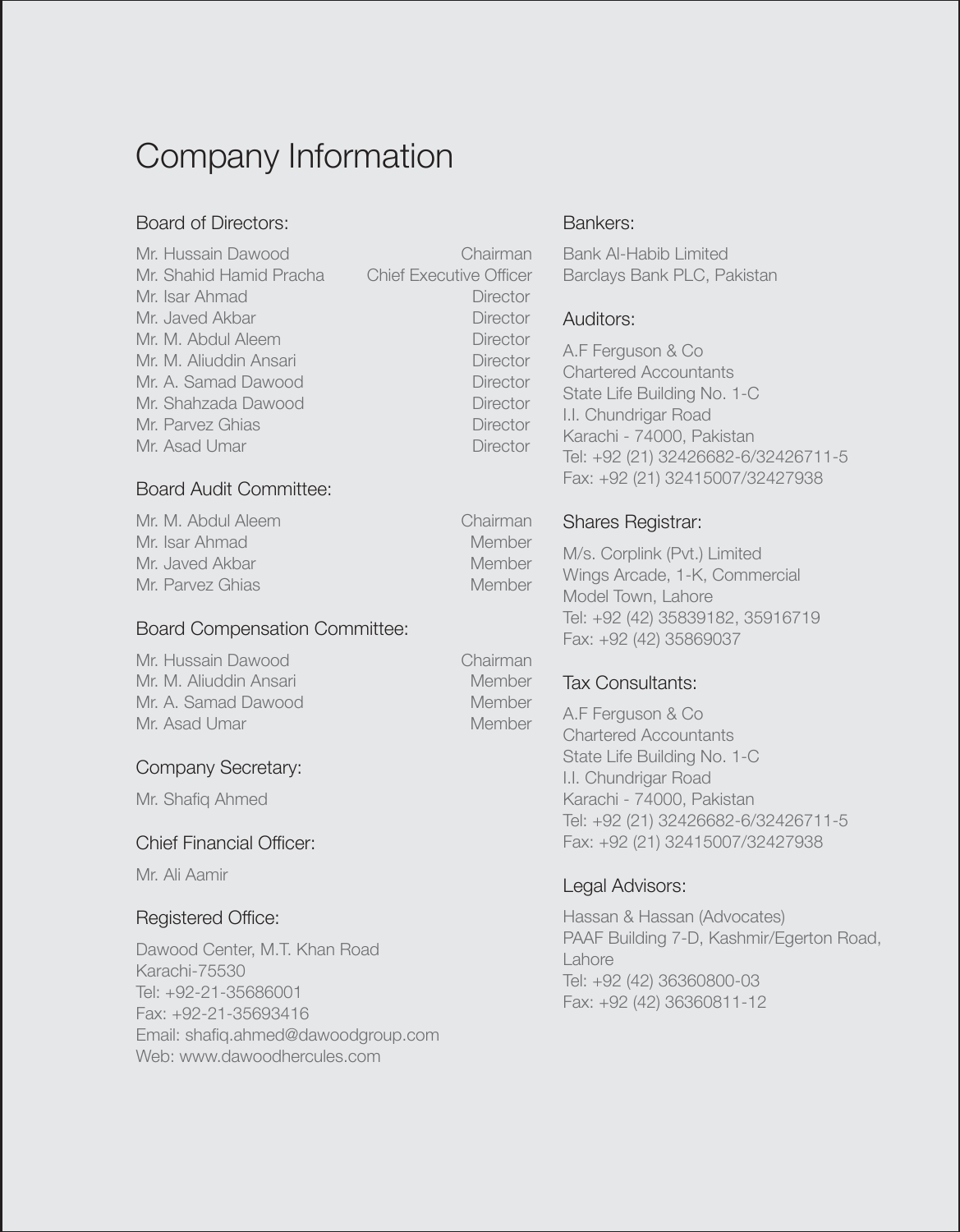### **Contents**

| Directors' Report                                                                        | $\overline{2}$ |
|------------------------------------------------------------------------------------------|----------------|
| Stand - alone condensed interim balance sheet (un-audited)                               | $\overline{4}$ |
| Stand - alone condensed interim profit & loss account (un-audited)                       | 5              |
| Stand - alone condensed interim statement of comprehensive income (un-audited)           | 6              |
| Stand - alone condensed interim cash flow statement (un-audited)                         | 7              |
| Stand - alone condensed interim statement of changes in equity (un-audited)              | 8              |
| Selected notes to the stand - alone condensed interim financial information (un-audited) | 9              |
| Consolidated condensed interim balance sheet (un-audited)                                | 15             |
| Consolidated condensed interim profit and loss account (un-audited)                      | 16             |
| Consolidated condensed interim statement of comprehensive income (un-audited)            | 17             |
| Consolidated condensed interim cash flow statement (un-audited)                          | 18             |
| Consolidated condensed interim statement of changes in equity (un-audited)               | 19             |
| Selected notes to the consolidated condensed interim financial information (un-audited)  | 20             |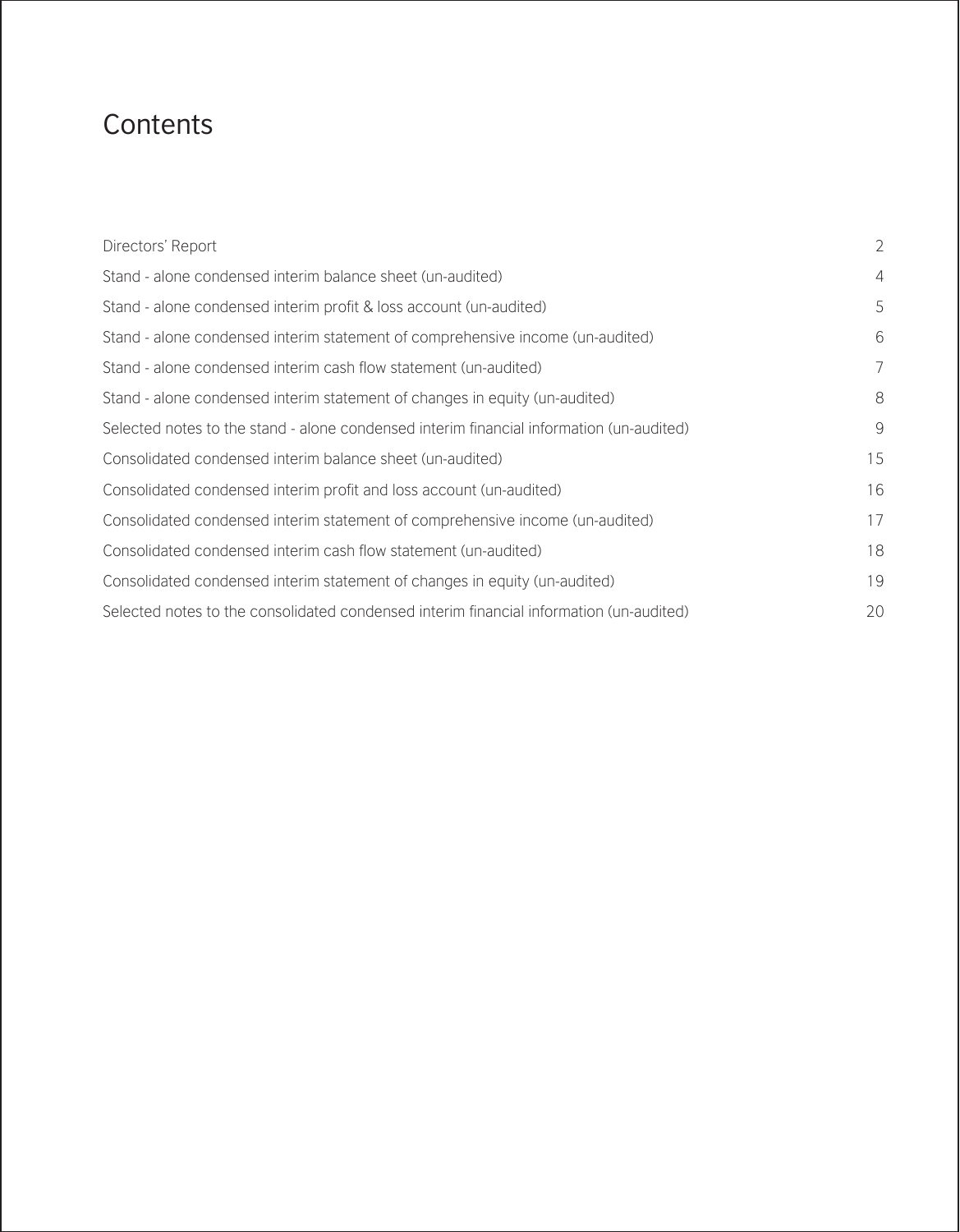### Directors' Report

The Directors are pleased to present their report and the unaudited condensed interim financial information of the Company for the first quarter ended 31 March 2012.

#### Market overview

With the rise in winter domestic heating demand, the industry continued to face deeper cuts in the supply of natural gas and fertilizer plants on the SNGPL network remained inoperative for most of the first quarter. In addition, the fertilizer industry had to absorb the effects of the Gas Infrastructure Development Surcharge(GIDS) of Rs 197 and Rs 13 per mmbtu on feed and fuel gas respectively, imposed by the Government effective 1st January, 2012.

Urea production declined by 6% from 1.07 million tonnes during the corresponding quarter last year to 1.01 million tonnes in Q1 2012. This represents 64% of the total installed capacity. Country wide urea sales in Q1 2012 were 1.01 million tonnes against 1.23 million tonnes for the same period in 2011 reflecting a decline of 18% despite the large scale urea imports of 0.65 million tonnes by the Government to bridge the anticipated shortfall due to gas curtailment. It is instructive to note that urea offtake has reduced drastically by 0.4 million tonnes in comparison to Q1 of 2011 and this reflects the effects of the previous 15 months' gas crisis. Due to this reduced offtake, the market remained soft and aggregate closing inventory of urea at the end of March was 0.77 million tonnes vs 0.16 million tonnes last year. Prices will therefore remain under pressure going into the Kharif season.

Anticipating further gas shortages during the peak summer months with its resultant adverse impact on domestic urea production, the government has recently authorized additional urea import of 300,000 tonnes during Q2/Q3 2012. Coupled with the high price of urea and low returns expected by farmers from paddy, cotton and potato crops, this does not bode well for the fertilizer industry in Pakistan. Average FOB price of urea in the Middle East was US\$ 391 per tonne in January which increased to US\$ 414 per tonne in March, which was in line with the price and the trend in Pakistan.

For the same reasons outlined above, DAP production and sales in the country also suffered during Q1 2012 and were respectively 87,000 tonnes and 71,000 tonnes or 28% and 56% lower compared to the same period last year. A further 77,000 tonnes was imported which was 64% higher than during Q1 2011 resulting in an oversupplied market. Aggregate closing inventory of DAP was 186,000 tonnes vs 23,000 tonnes last year. This combined with a decline in the international price of DAP from US\$ 625 per tonne CFR Karachi in the first week of January to US\$ 560 per tonne by the end of March, is also likely to have a spillover effect in Q2 & Q3 2012.

#### Business overview

During the quarter under review, the plant produced 27,810 tonnes of urea which was 20% lower than the 34,535 tonnes produced in the same period last year. This was primarily due to gas curtailment of 70 days during Q1 2012 as compared to 54 days in Q1 2011 which resulted in capacity utilization being reduced from 31% last year to 25% in Q1 2012. A major cost saving step was taken during the quarter by switching over from the main generator to smaller generator sets to meet the power requirement during plant shut-down periods which, along with other energy efficiency measures, helped in reducing gas consumption resulting in substantial cost savings over the same period last year. 25,270 tonnes of urea was sold during the quarter as compared to 51,960 tonnes for the comparative period last year. Apart from lower production, sales were also impacted initially by depleted year end stocks.

#### Financial performance

Despite significantly lower production and sales volumes versus last year, the gross profit for the quarter was only 5% lower than Q1 2011. This was mainly due to savings in fixed costs and through improved conversion efficiencies. Distribution expenses were 7% lower than the same period last year because a lower volume of sales was dispatched on delivered basis. Administrative and other operating costs increased as the holding company organization was geared up and on account of inflationary impact on costs. Other operating income was 24% higher than last year mainly due to better returns on surplus cash invested in mutual funds and bank deposits. Finance costs were 21% lower than in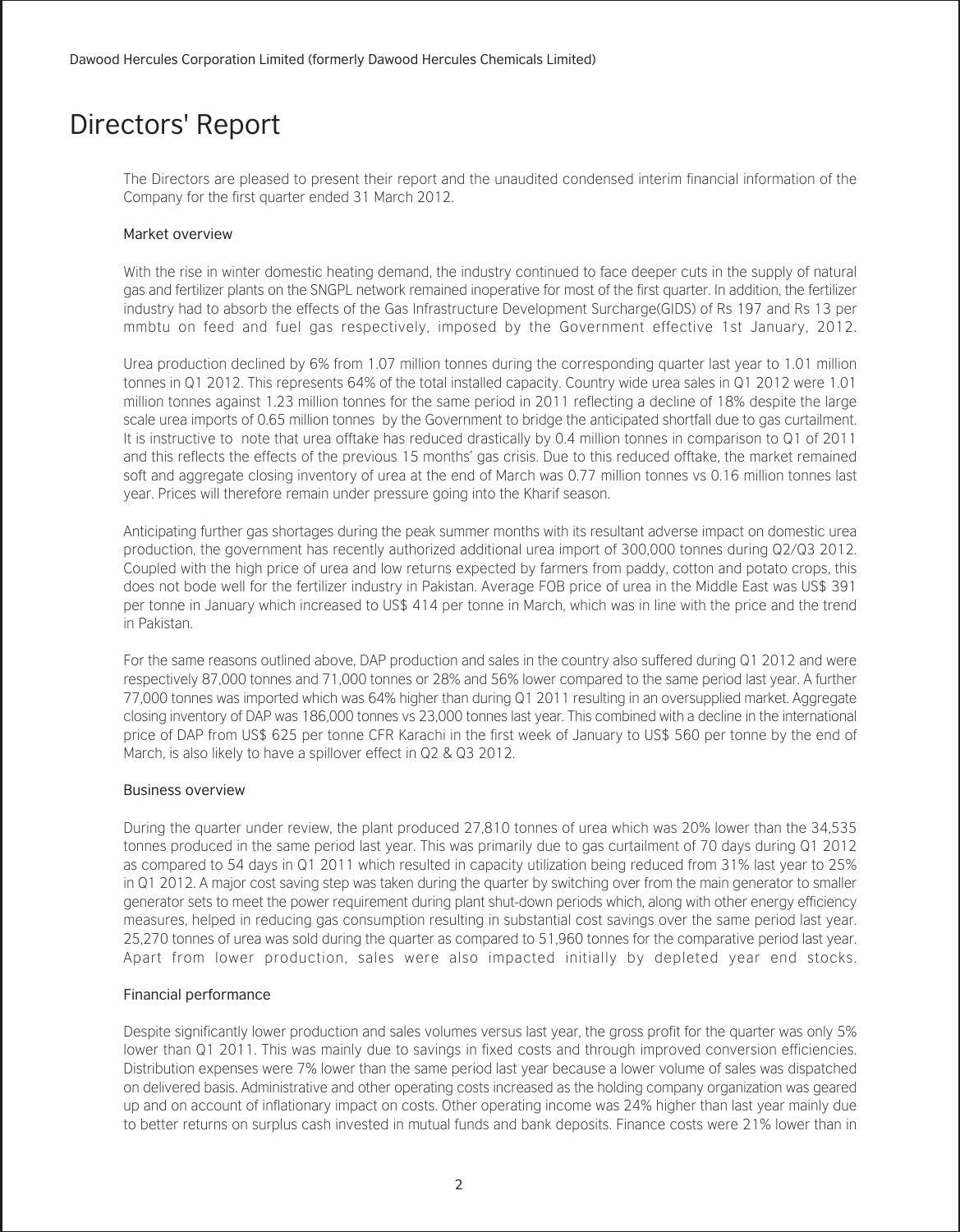### Directors' Report

 the comparative period last year mainly due to lower profit rate on the long term loan. After adding the share of profit of our Associate, the profit before tax of Rs 1,013 million for Q1 2012 is 57% higher than the Q1 2011 mainly due to an impairment loss of Rs 349 million on short term investments recognized in the same period last year. This has resulted in a higher EPS of Rs 1.81 for the first quarter 2012 versus Rs 1.08 for Q1 2011. On a stand-alone basis the EPS of the holding company at Rs 0.43 for the first quarter was 10% higher than Q1 2011 mainly due to higher dividend from Engro Corporation Limited and better returns on surplus cash invested in mutual funds and bank deposits.

#### Investments

The Directors are pleased to inform that, in line with the Company's new vision and mission statement, a strategic opportunity of expanding into the power generation sector was identified and acted upon during Q1 2012. A Share Purchase Agreement (SPA) was signed by the Company and its subsidiary on 23 March 2012 with National Power International Holdings BV to acquire 137.74 million shares representing 11.90% of the issued and subscribed ordinary share capital of Hub Power Company Limited (Hubco) at a price of Rs 31 per share for a total consideration of Rs 4,270 million to be financed partly through surplus funds available with the with both companies and partly through debt as more fully explained in note 8.2.1 of the attached consolidated interim financial statements. The consummation of this transaction is subject to receipt of certain regulatory approvals and is likely to be completed before the end of Q2 2012. This investment will represent the single largest shareholding in Hubco. The Directors believe that, based on the Company's original roots in the manufacturing industry and ownership of energy businesses, it has the requisite experience and understanding of the energy and power sectors, and, besides creating market confidence in the longer term, it can also contribute positively to the future strategic direction of Hubco.

The Directors believe that the Company's substantial investment in its associated company, Engro Corporation Limited, will continue to experience growth in its various business segments and, along with the Hubco investment, provide a healthy stream of returns to partially mitigate the adverse impact of the continuously shrinking supply of natural gas to its fertilizer plant.

#### Future outlook

The gas supply situation continues to remain uncertain, especially for fertilizer plants on the SNGPL network. The Company continues to make strenuous efforts at various levels in the government and in association with other manufacturers in the industry to ensure an equitable and constant supply and distribution of gas. The Directors wish to reiterate that the fertilizer industry is the most efficient user of gas and provides the highest value addition as a result of which it had always been treated in the past as a "highest priority" gas consumer after the domestic sector. Gas is also the main raw material and hence the industry has no substitute. Unfortunately with the burgeoning circular debt and increasing shortages of electric power supply in the country, the government has decided to divert a large portion of this precious resource to fuel power generation and supply CNG to the transport sector. Given the rising demand for gas and the fast depleting sources, the uncertainty surrounding its supply to the network based fertilizer industry will continue unabated. As a result, future financial performance of the fertilizer business would depend entirely on the actual supply received. Prospects for our increasingly more diverse investments remain good and will help to mitigate sector specific risks.

Hussain Dawood Chairman

Shahid Hamid Pracha Chief Executive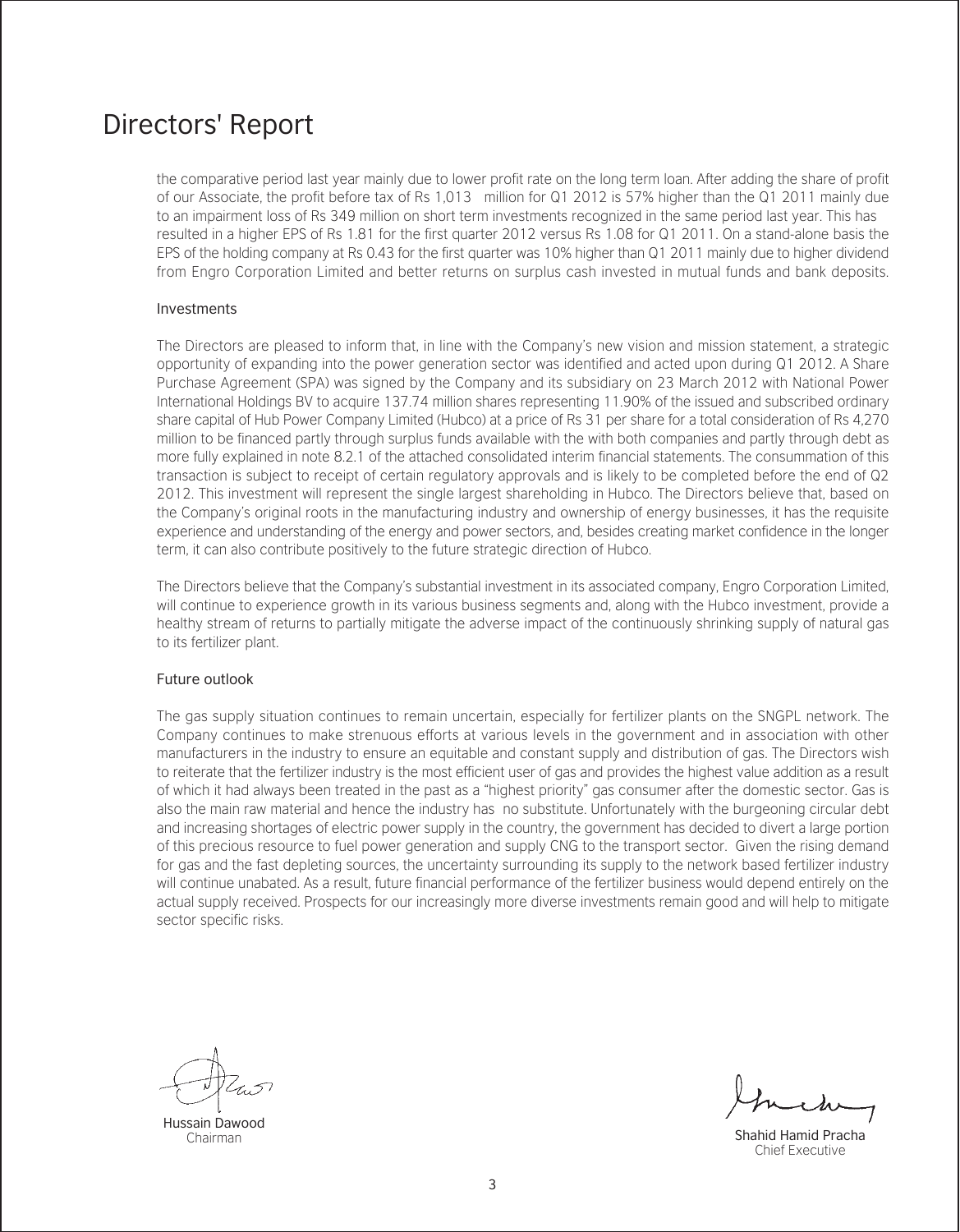#### Stand - alone Condensed interim balance sheet (Un-audited) As at 31 March 2012 (Un-audited)

| As at 31 March 2012                                                                                                                                      | Note    | (Un-audited)<br>31 March<br>2012                      | (Audited)<br>31 December<br>2011                   |
|----------------------------------------------------------------------------------------------------------------------------------------------------------|---------|-------------------------------------------------------|----------------------------------------------------|
|                                                                                                                                                          |         |                                                       | (Rupees in thousand)                               |
| Liabilities                                                                                                                                              |         |                                                       |                                                    |
| Share capital and reserves<br>Authorized capital<br>1,000,000,000 ordinary shares of Rs 10 each                                                          |         | 10,000,000                                            | 10.000.000                                         |
| Issued, subscribed and paid up capital<br>Revenue reserves<br>Fair value reserve on short term investments                                               |         | 4,812,871<br>14,759,728<br>3,478                      | 4,812,871<br>15,036,168                            |
|                                                                                                                                                          |         | 19,576,077                                            | 19,849,039                                         |
| Non current liabilities<br>Staff retirement and other service benefits                                                                                   |         | 3,329                                                 | 6.509                                              |
| <b>Current liabilities</b><br>Trade and other payables<br>Provision for taxation                                                                         | 5       | 520,083<br>37,100                                     | 33.701<br>78,000                                   |
| Contingencies and commitments                                                                                                                            | 6       | 557,183                                               | 111.701                                            |
|                                                                                                                                                          |         | 20,136,589                                            | 19.967.249                                         |
| Assets                                                                                                                                                   |         |                                                       |                                                    |
| Non current assets                                                                                                                                       |         |                                                       |                                                    |
| Property and equipment                                                                                                                                   | 7       | 54,722                                                | 42,809                                             |
| Long term investments                                                                                                                                    | 8       | 18,435,618                                            | 18,435,618                                         |
|                                                                                                                                                          |         | 18,490,340                                            | 18,478,427                                         |
| Current assets<br>Loans, advances, deposits, prepayments and other receivables<br>Advance income tax<br>Short term investments<br>Cash and bank balances | 9<br>10 | 271,015<br>1,758<br>1,251,602<br>121,874<br>1,646,249 | 1.941<br>79,618<br>971,818<br>435,445<br>1,488,822 |
|                                                                                                                                                          |         | 20,136,589                                            | 19.967.249                                         |

 $\lambda\omega$  $\overline{1}$ 

Karachi: 25 April 2012 Shahid Hamid Pracha Chief Executive

M. Abdul Aleem Director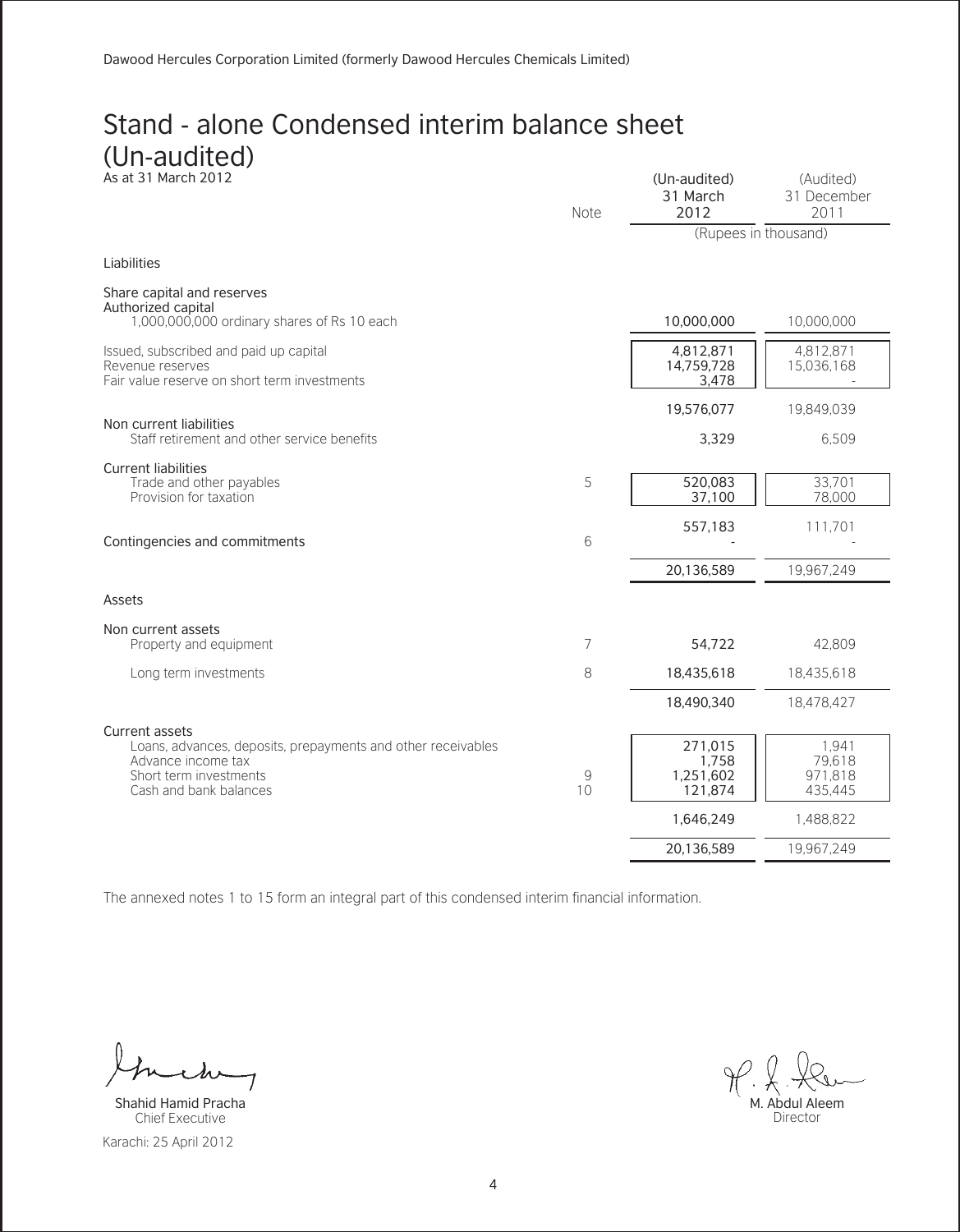# Stand - alone Condensed interim profit and loss account

(Un-audited)<br>For the first quarter ended 31 March 2012

|                                                 | First quarter ended<br>31 March |                      |  |
|-------------------------------------------------|---------------------------------|----------------------|--|
|                                                 | 2012                            | 2011                 |  |
|                                                 |                                 | (Rupees in thousand) |  |
| Dividend income                                 | 261,558                         | 217,964              |  |
| Administrative expenses                         | (58, 385)                       | (31,696)             |  |
|                                                 | 203,173                         | 186,268              |  |
| Other operating income                          | 38,823                          | 26.771               |  |
| Impairment on available for sale investments    |                                 | (2, 137)             |  |
| Operating profit                                | 241,996                         | 210,902              |  |
| Finance cost                                    | (49)                            |                      |  |
| Profit before taxation                          | 241,947                         | 210,902              |  |
| Taxation                                        | (37, 100)                       | (21,800)             |  |
| Profit after taxation                           | 204,847                         | 189,102              |  |
|                                                 |                                 |                      |  |
| Earnings per share - basic and diluted (rupees) | 0.43                            | 0.39                 |  |

7

Karachi: 25 April 2012 Shahid Hamid Pracha Chief Executive

M. Abdul Aleem Director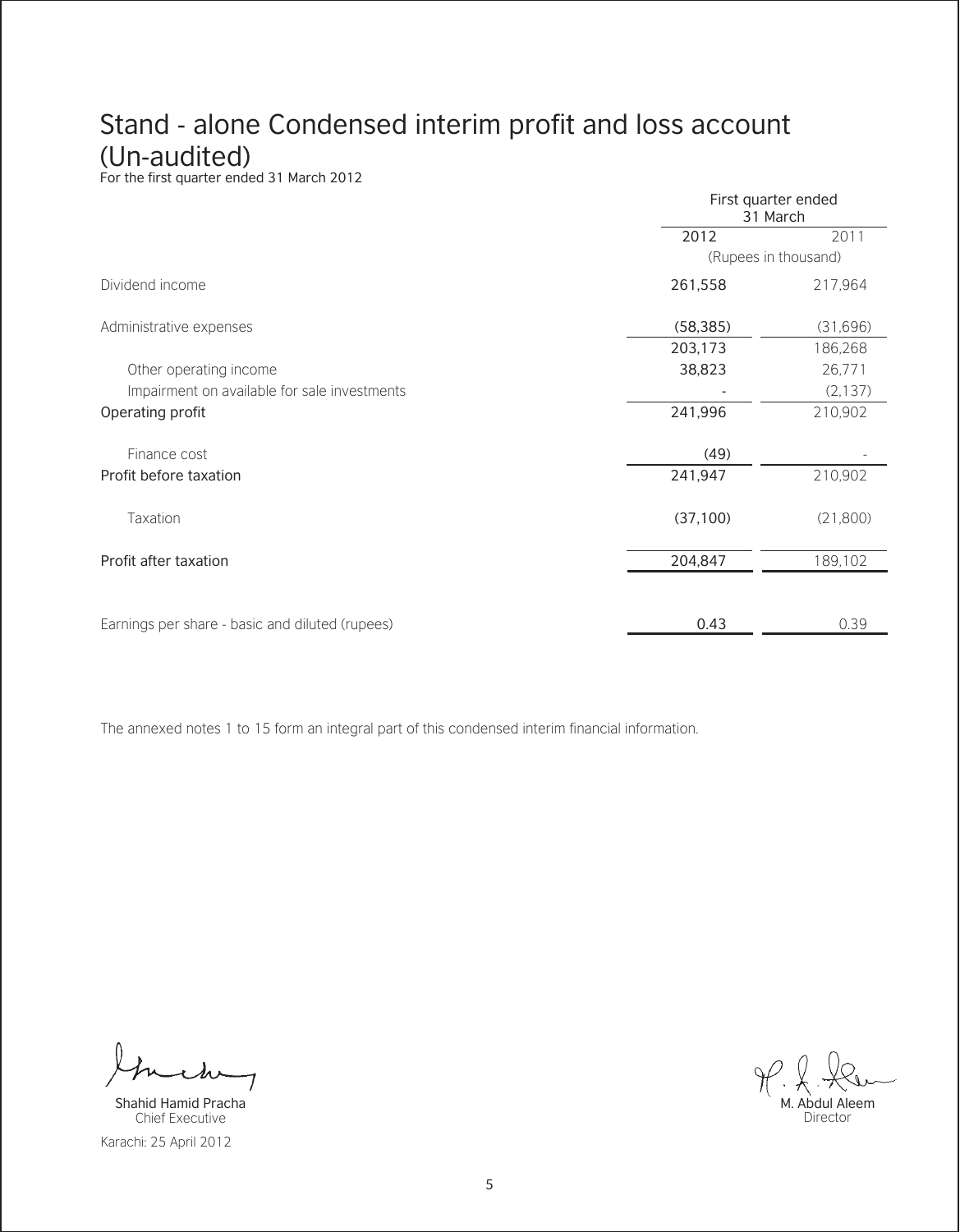# Stand - alone Condensed interim statement of COMPrehensive income (Un-audited)<br>For the first quarter ended 31 March 2012

|                                                                                        | First quarter ended<br>31 March |         |
|----------------------------------------------------------------------------------------|---------------------------------|---------|
|                                                                                        | 2012                            | 2011    |
|                                                                                        | (Rupees in thousand)            |         |
|                                                                                        |                                 |         |
| Profit after taxation                                                                  | 204,847                         | 189,102 |
| Other comprehensive income                                                             |                                 |         |
| Adjustment arising from measurement to<br>fair value of available for sale investments | 3.478                           |         |
| Total comprehensive income for the period                                              | 208,325                         | 189.102 |

7

Karachi: 25 April 2012 Shahid Hamid Pracha Chief Executive

M. Abdul Aleem Director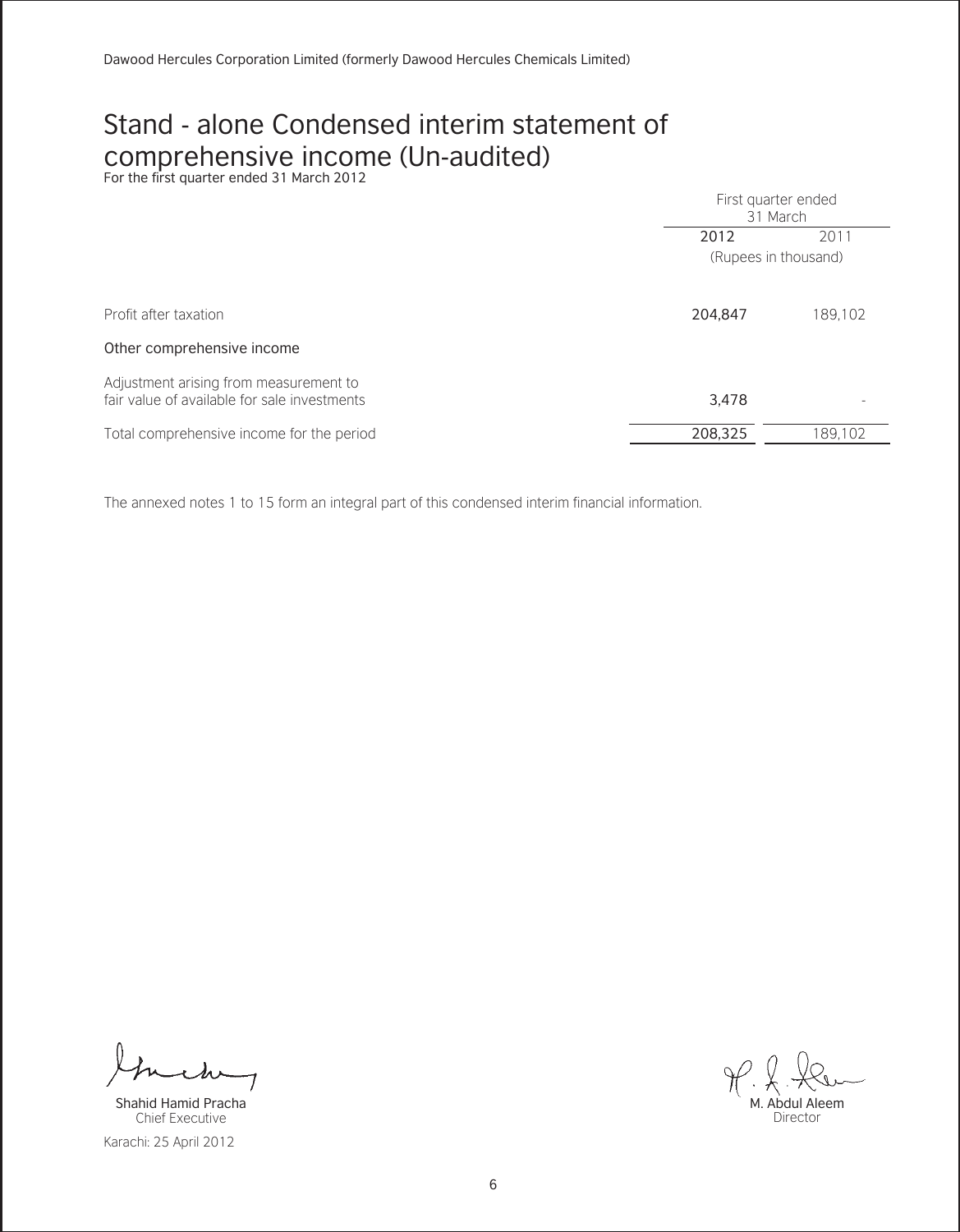#### Stand - alone Condensed Interim cash flow statement  $(U_{\mathbf{p}})$

| (Un-audited)<br>For the first quarter ended 31 March 2012                                                                                                                                                                                                              |      |                                                    | First quarter ended<br>31 March      |
|------------------------------------------------------------------------------------------------------------------------------------------------------------------------------------------------------------------------------------------------------------------------|------|----------------------------------------------------|--------------------------------------|
|                                                                                                                                                                                                                                                                        | Note | 2012                                               | 2011                                 |
|                                                                                                                                                                                                                                                                        |      |                                                    | (Rupees in thousand)                 |
| Cash (used in) / generated from operations                                                                                                                                                                                                                             | 11   | (57, 587)                                          | (18, 352)                            |
| Finance cost paid<br>Taxes paid<br>Staff retirement and other service benefits paid<br>Net cash (used in) / generated from operating activities                                                                                                                        |      | (49)<br>(1,758)<br>(3,180)<br>(62, 575)            | (697)<br>(633)<br>(19,682)           |
| Cash flow from investing activities<br>Fixed capital expenditure<br>Proceeds from sale of property and equipment<br>Profit on time deposits<br>Proceeds from disposal of available for sale investments<br>Short term investments at fair value through profit or loss |      | (13, 453)<br>904<br>10,673<br>671,212<br>(920.253) | (1.348)<br>204<br>6.467<br>(320,000) |
| Net cash (used in) / generated from investing activities                                                                                                                                                                                                               |      | (250.917)                                          | (314.677)                            |
| Cash flow from financing activities                                                                                                                                                                                                                                    |      |                                                    |                                      |
| Dividend paid                                                                                                                                                                                                                                                          |      | (79)                                               | (764)                                |
| Net cash (used in) financing activities                                                                                                                                                                                                                                |      | (79)                                               | (764)                                |
| Net (decrease) / increase in cash and cash equivalents<br>Cash and cash equivalents at the beginning of period                                                                                                                                                         |      | (313,571)<br>435,445                               | (335, 123)<br>383.957                |
| Cash and cash equivalents at the end of period                                                                                                                                                                                                                         | 12   | 121,874                                            | 48.834                               |

 $\overline{1}$ 

Karachi: 25 April 2012 Shahid Hamid Pracha Chief Executive

M. Abdul Aleem Director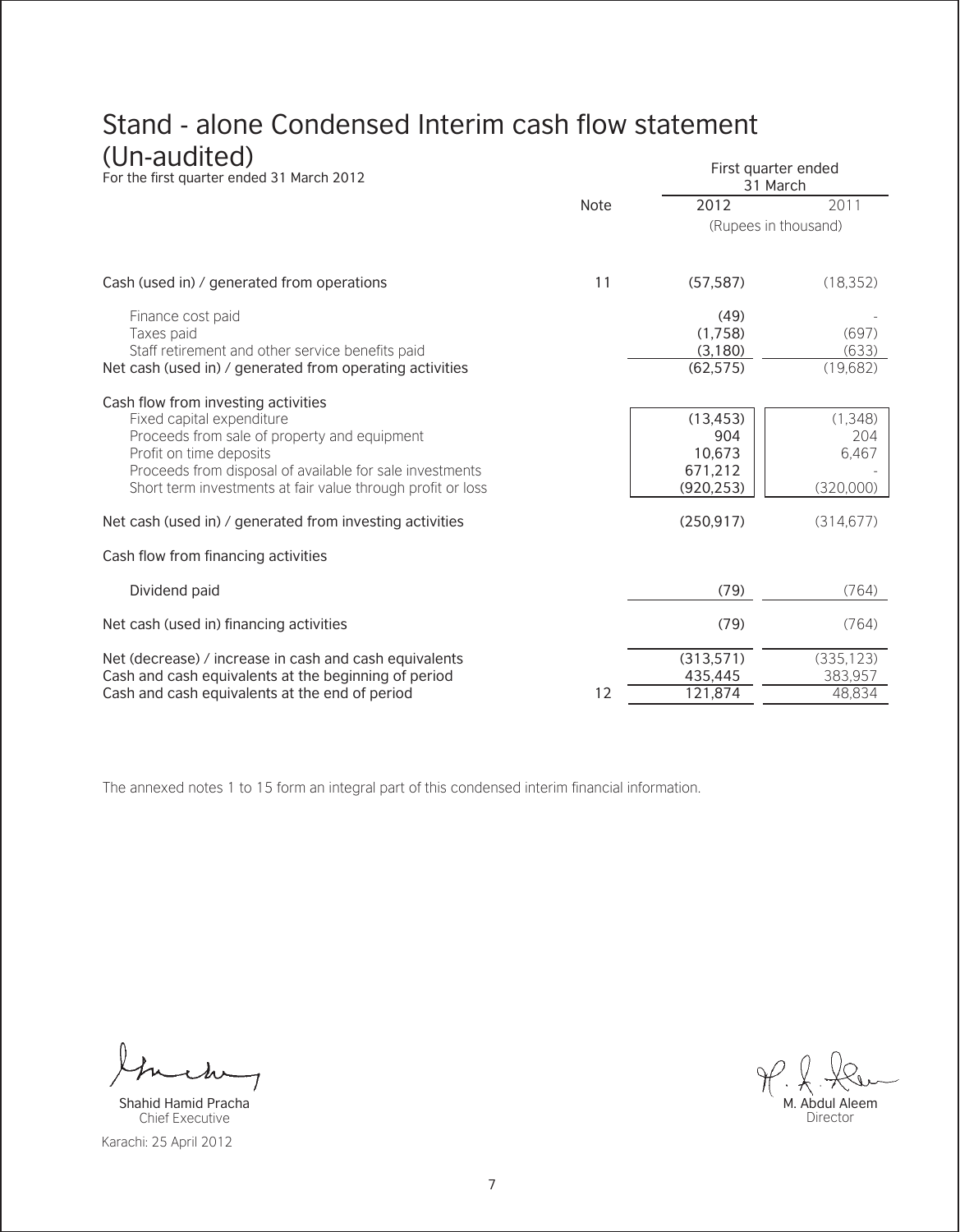# Stand - alone Condensed interim statement of changes in equity (Un-audited) For the first quarter ended 31 March 2012

|                                                                                                  |                  | Revenue<br>reserves |                                      |                                      |                       |                                       |
|--------------------------------------------------------------------------------------------------|------------------|---------------------|--------------------------------------|--------------------------------------|-----------------------|---------------------------------------|
|                                                                                                  | Share<br>capital | General<br>reserve  | Un appropriated<br>profit            | Subtotal                             | Fair value<br>reserve | Total                                 |
|                                                                                                  |                  |                     |                                      | (Rupees in thousand)                 |                       |                                       |
| Balance as at 01 January 2011                                                                    | 1,203,217        | 700,000             | 17,505,346                           | 18,205,346                           |                       | 19,408,563                            |
| Total comprehensive income for the period<br>Profit for the period<br>Other comprehensive income |                  |                     | 189.102<br>189.102                   | 189,102<br>189.102                   |                       | 189,102<br>189,102                    |
| Final cash dividend @ 10% for the year<br>ended 31 December 2010<br>Balance as at 31 March 2011  | 1,203,217        | 700,000             | (120.322)<br>(120.322)<br>17,574,126 | (120.322)<br>(120.322)<br>18,274,126 |                       | (120.322)<br>(120, 322)<br>19,477,343 |
| Balance as at 01 January 2012                                                                    | 4,812,871        | 700,000             | 14,336,168                           | 15,036,168                           |                       | 19,849,039                            |
| Total comprehensive income for the period<br>Profit for the period<br>Other comprehensive income |                  |                     | 204.847<br>204.847                   | 204.847<br>204.847                   | 3.478<br>3.478        | 204.847<br>3.478<br>208,325           |
| Final cash dividend $@$ 10% for the year<br>ended 31 December 2011                               |                  |                     | (481.287)                            | (481.287)                            |                       | (481, 287)                            |
| Balance as at 31 March 2012                                                                      | 4,812,871        | 700.000             | 14,059,728                           | 14,759,728                           | 3,478                 | 19,576,077                            |

Karachi: 25 April 2012 Shahid Hamid Pracha Chief Executive

M. Abdul Aleem Director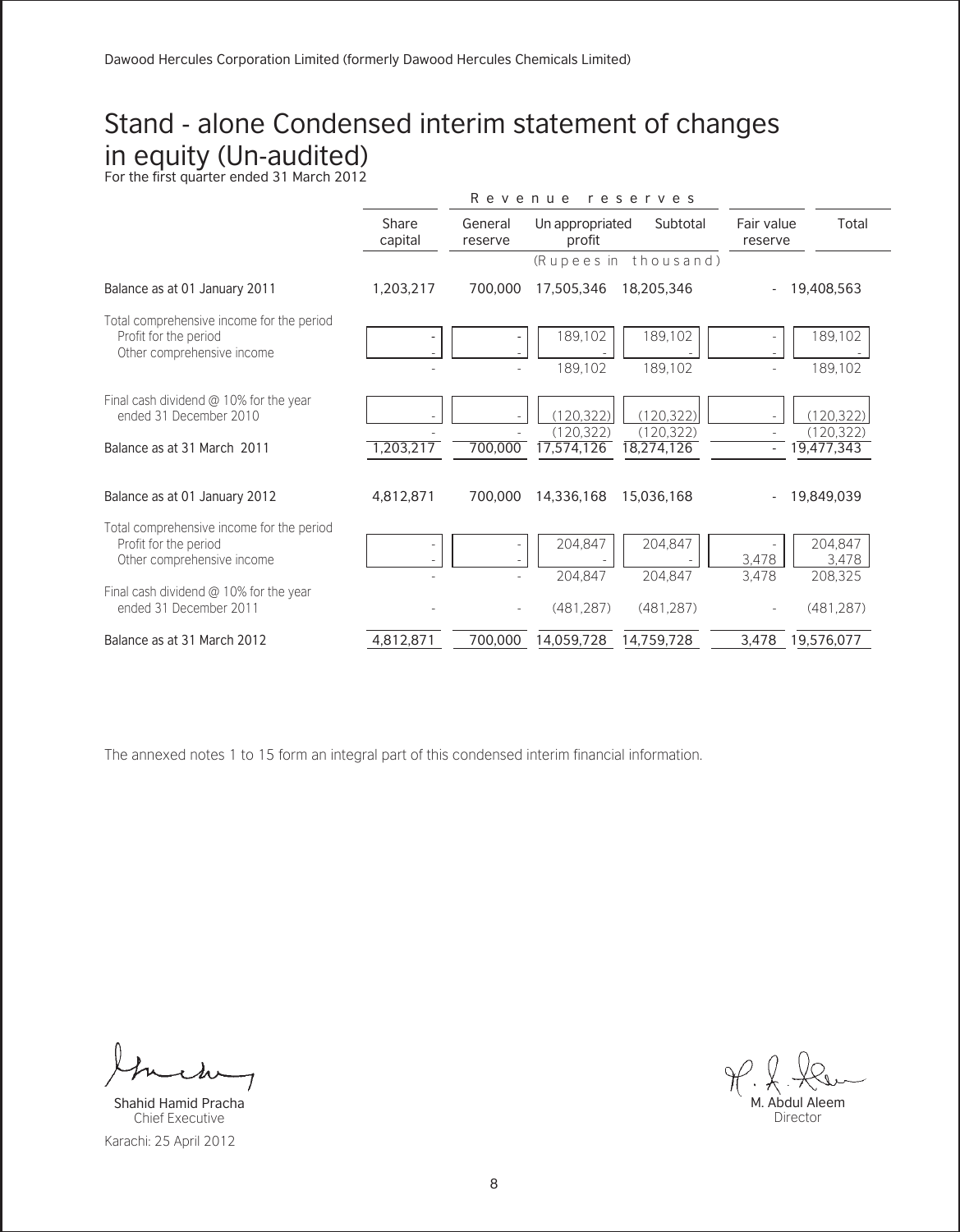### Selected Notes to the Stand - alone condensed interim financial information (Un-audited)

For the first quarter ended 31 March 2012

#### 1 Legal status and operations

Dawood Hercules Corporation Limited (formerly Dawood Hercules Chemicals Limited) ("the Company") is a public limited company incorporated in Pakistan under the Companies Ordinance 1984 and listed on Karachi, Lahore and Islamabad Stock Exchanges. The principal activity of the Company is to manage investments in its subsidiary and associated companies. The registered office of the Company is situated at Dawood Center, M.T. Khan Road, Karachi.

#### 2 Basis of preparation

This condensed interim financial information has been prepared in accordance with the requirements of International Accounting Standard 34 - "Interim Financial Reporting" and provisions of and directives issued under the Companies Ordinance 1984. In case where requirements differ, the provisions of or directives issued under the Companies Ordinance, 1984 have been followed.

This condensed interim financial information does not include all the information required for full financial statements and should be read in conjunction with the financial statements as at and for the year ended 31 December 2011.

#### 3 Accounting policies

The accounting policies and methods of computation used in the preparation of this condensed interim financial information are consistent with those applied in the preparation of the annual financial statements of the Company for the year ended 31 December 2011.

#### 4 Accounting estimates

The preparation of this condensed interim financial information requires management to make estimates, assumptions and judgments that affect the application of accounting policies in conformity with approved accounting standards and reported amounts of assets and liabilities and income and expenses. Estimates, assumptions and judgments are continually evaluated and are based on historical experience and other factors, including reasonable expectations of future events. Revisions to accounting estimates are recognized prospectively commencing from the period of revision.

Significant judgments made by management in applying the Company's accounting policies and key sources of estimation were the same as those applied to the financial statements as at and for the year ended 31 December 2011.

|                  |                               | (Un-audited)<br>31 March<br>2012 | (Audited)<br>31 December<br>2011 |
|------------------|-------------------------------|----------------------------------|----------------------------------|
| 5.               | Trade and other payables      | (Rupees in thousand)             |                                  |
|                  | Due to associated undertaking | 62                               |                                  |
|                  | Unclaimed dividends           | 19,304                           | 19,383                           |
| Dividend payable |                               | 481,287                          |                                  |
| Accrued expenses |                               | 19.327                           | 14.232                           |
| <b>Others</b>    |                               | 103                              | 86                               |
|                  |                               | 520,083                          | 33,701                           |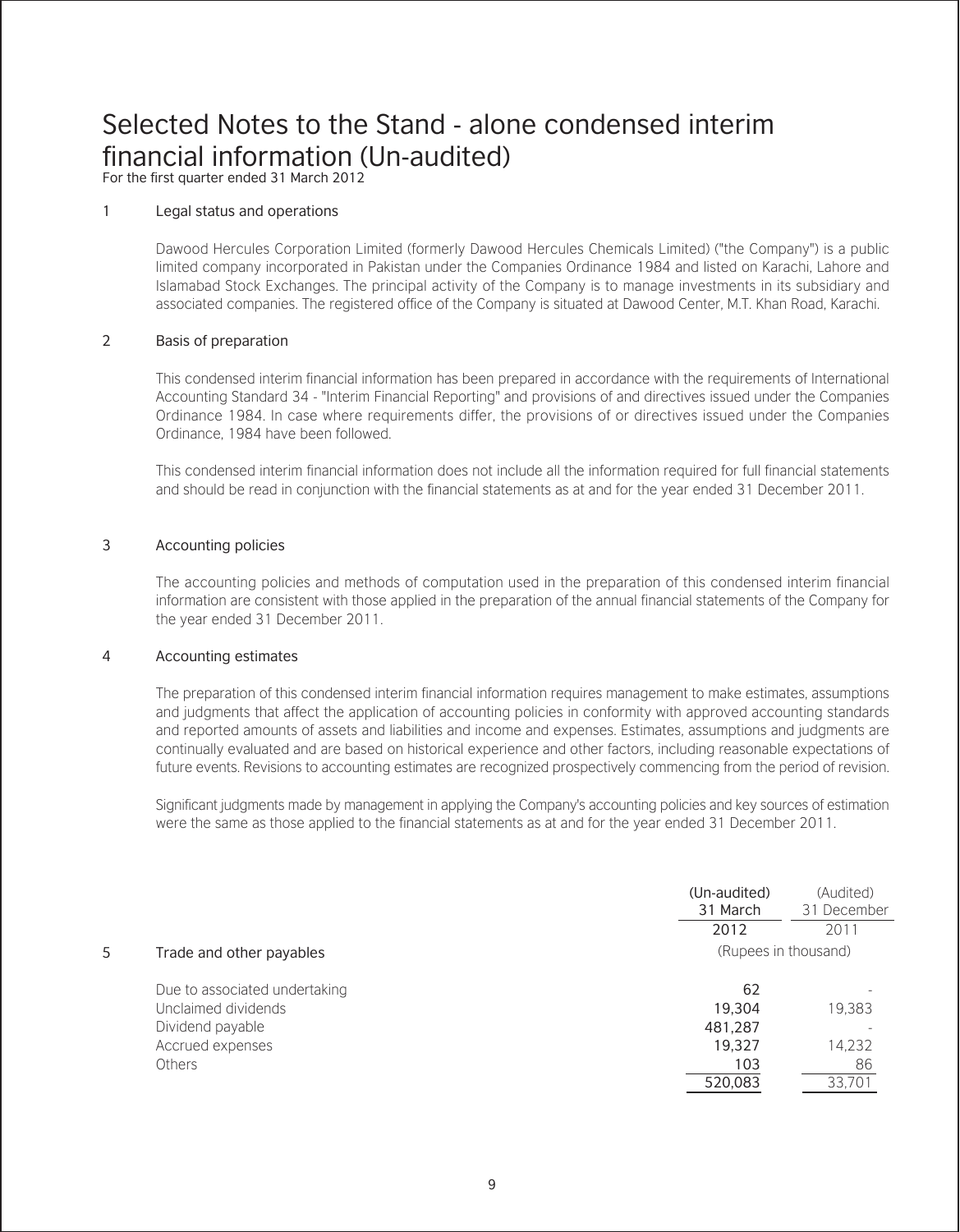### Selected Notes to the Stand - alone condensed interim financial information (Un-audited)

For the first quarter ended 31 March 2012

#### 6 Contingencies and commitments

#### 6.1 Contingencies

The Company acting as guarantor has issued a corporate guarantee to a syndicate of financial institutions through Meezan Bank Limited acting as investment agent to guarantee upto a maximum of Rs.6,400 million relating to a diminishing Musharika finance facility of Rs.4,800 million availed by the Company's wholly owned subsidiary DH Fertilizers Limited. The corporate guarantee will remain in full force and effect for a period of five years commencing from 27 December 2011.

#### 6.2 Commitments

During the period, the Company along with its wholly owned subsidiary company, DH Fertilizers Ltd, signed a Share Purchase Agreement (SPA) with National Power International Holdings BV (NPIH) for the purchase in aggregate of 137.74 million shares of Hub Power Company Limited (Hubco) at a price of Rs 31/- per share valuing Rs.4,270 million and representing 11.90% of the share capital of Hubco. The Company's portion is 35.48 million shares or 3.07% and consummation of this transaction is conditional upon receipt of certain regulatory approvals.

A condition precedent for signing the SPA required Allied Bank Limited (ABL) to underwrite the full value of the transaction in favour of NPIH, to cover the period from the date of signing the SPA to the date of consummation of the transaction. For this purpose the Company and its subsidiary have signed an Underwriting Facility Agreement (UFA) with ABL which required the Company and its subsidiary to place short-term investments aggregating Rs.2,200 million with ABL 's Asset Management Company under a lien marked in favour of ABL. In addition, ABL has been mandated by the Company's subsidiary to raise long-term financing for the balance amount of Rs.2,070 million.

|   |                                                       |      | (Un-audited)<br>31 March | (Audited)<br>31 December |
|---|-------------------------------------------------------|------|--------------------------|--------------------------|
|   |                                                       | Note | 2012                     | 2011                     |
|   |                                                       |      | (Rupees in thousand)     |                          |
| 7 | Property and equipment                                |      |                          |                          |
|   | Net book value as at 1 January                        |      | 42,814                   | 1.871.708                |
|   | Less: transferred to DH Fertilizers Limited           |      |                          | (1,826,671)              |
|   | Net book value of assets retained                     |      | 42,814                   | 45.037                   |
|   | Additions during the period                           |      | 13,453                   | 7.165                    |
|   | Disposals during the period                           |      | (2,099)                  | (7.251)                  |
|   |                                                       |      | 54,168                   | 44,951                   |
|   | Depreciation charged during the period                |      | (1,524)                  | (6.662)                  |
|   | Depreciation on assets disposed off during the period |      | 2,078                    | 4.520                    |
|   | Net book value as at the reporting date               |      | 54,722                   | 42,809                   |
| 8 | Long term investments                                 |      |                          |                          |
|   | Investment in subsidiary company                      | 8.1  | 1,615,119                | 1.615.119                |
|   | Investment in associate                               | 8.2  | 16,820,499               | 16.820.499               |
|   |                                                       |      | 18,435,618               | 18,435,618               |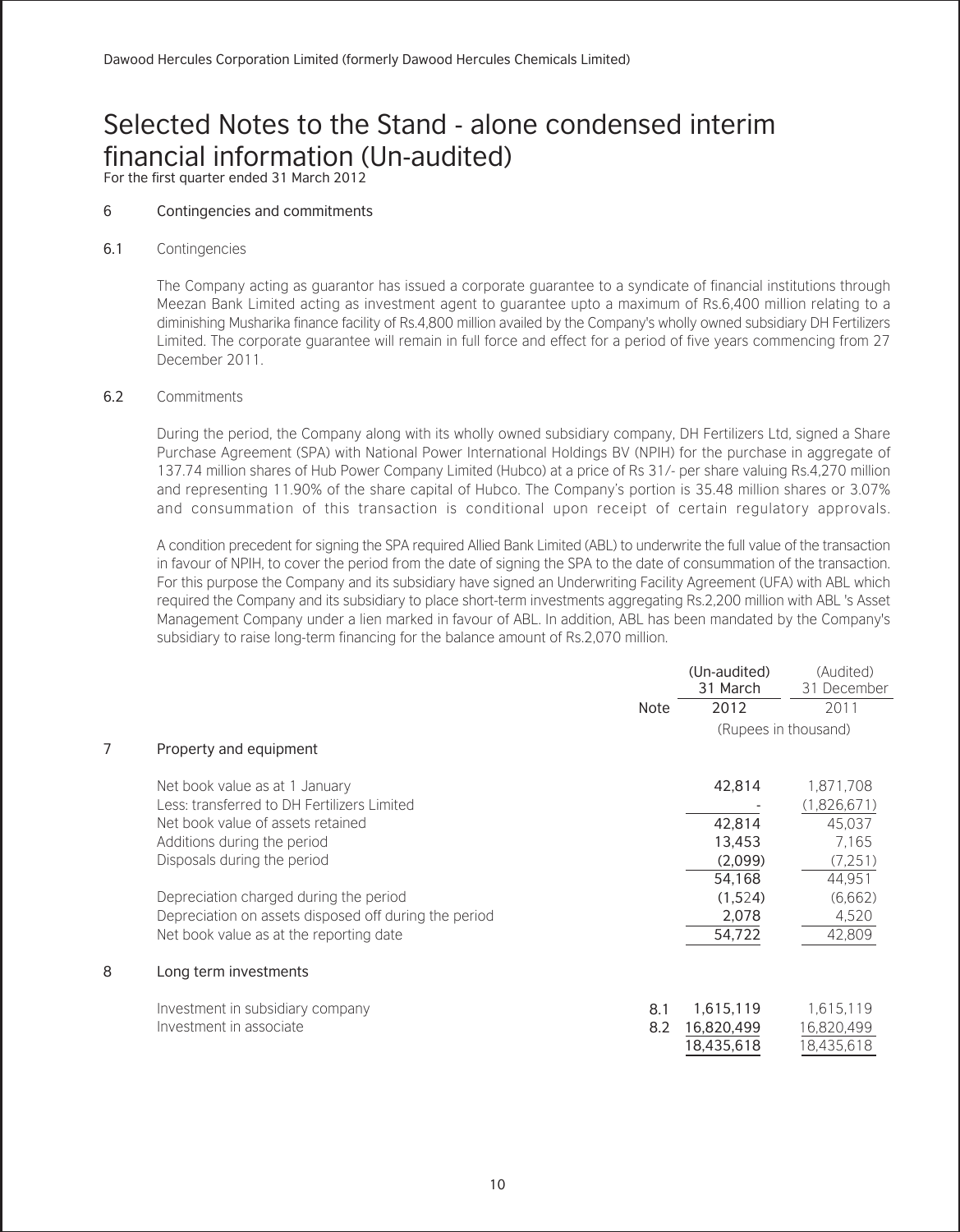## Selected Notes to the Stand - alone condensed interim financial information (Un-audited) For the first quarter ended 31 March 2012

|       |                                                                                                                                                                                        |            | (Un-audited)<br>31 March | (Audited)<br>31 December |
|-------|----------------------------------------------------------------------------------------------------------------------------------------------------------------------------------------|------------|--------------------------|--------------------------|
|       |                                                                                                                                                                                        | Note       | 2012                     | 2011                     |
| 8.1   | Investment in subsidiary company                                                                                                                                                       |            | (Rupees in thousand)     |                          |
|       | DH Fertilizers Limited - unquoted<br>100,000,000 (2011: 100,000,000) ordinary shares of Rs. 10 each<br>Percentage of equity held 100% (2011: 100%)                                     |            | 1,615,119                | 1,615,119                |
| 8.1.1 | DH Fertilizers Limited is a public limited company incorporated under the Companies Ordinance, 1984 and its principal<br>activity is the production, purchase and sale of fertilizers. |            |                          |                          |
| 8.2   | Investment in associate                                                                                                                                                                |            |                          |                          |
|       | Engro Corporation Limited - guoted<br>170.012.555 (2011: 130.778.890) ordinary<br>shares of Rs. 10 each<br>Percentage of equity held - 33.25% (2011: 33.25%)                           |            | 16,820,499               | 16,820,499               |
| 8.2.1 | The Company received 39,233,665 bonus shares from Engro Corporation Limited during the quarter ended 31 March<br>2012.                                                                 |            |                          |                          |
| 8.2.2 | The market value of investment in associate as at 31 March 2012 was Rs 16,879 million (2011: Rs 12,123 million).                                                                       |            |                          |                          |
| 9     | Short term investments                                                                                                                                                                 |            |                          |                          |
|       | Available for sale<br>Financial assets at fair value through profit or loss                                                                                                            | 9.1<br>9.2 | 6.014<br>1,245,588       | 2.536<br>969.282         |

#### 9.1 Available for sale

#### Others - quoted

Southern Electric Power Company Limited 3,622,900 (2011: 3,622,900) ordinary shares of Rs. 10 each - at cost Percentage of equity held 2.65% (2011 : 2.65%) Cumulative impairment loss 68,431 (62,417) 6,014 68,431 (65,895) 2,536

1,251,602

971,818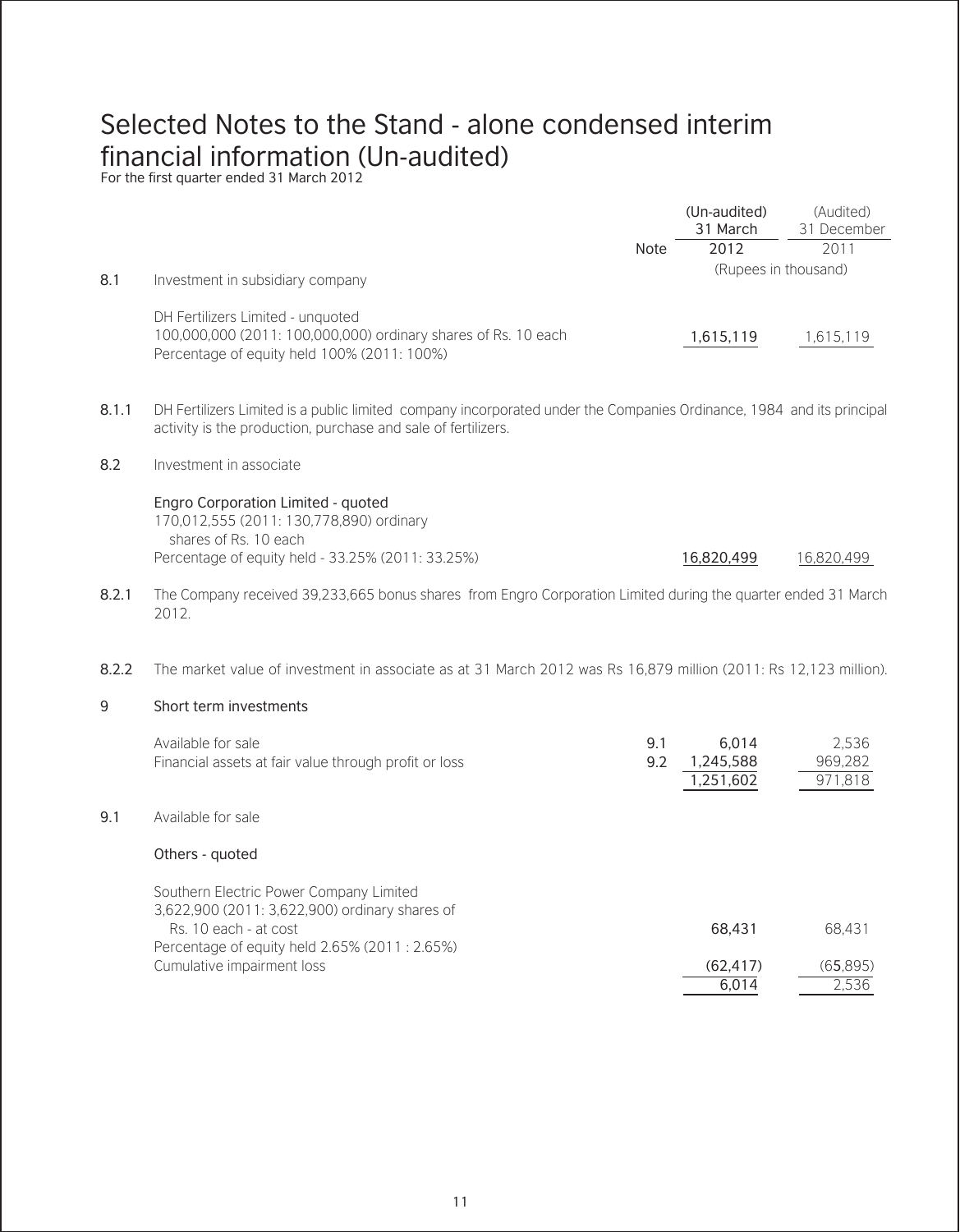# Selected Notes to the Stand - alone condensed interim financial information (Un-audited) For the first quarter ended 31 March 2012

|     | FOI THE HIST QUALER ENGED 31 MAICH ZUTZ               |      | (Un-audited)<br>31 March | (Audited)<br>31 December |
|-----|-------------------------------------------------------|------|--------------------------|--------------------------|
| 9.2 | Financial assets at fair value through profit or loss | Note | 2012                     | 2011                     |
|     |                                                       |      |                          | (Rupees in thousand)     |
|     | ABL Income Fund                                       |      |                          |                          |
|     | 18,703,855 (2011: 18,242,324) units of Rs. 10 each    |      | 182,759                  | 166.198                  |
|     | Adjustment arising from measurement to fair value     |      | 4.694                    | 16.561                   |
|     |                                                       |      | 187,453                  | 182.759                  |
|     | <b>ABL Cash Fund</b>                                  |      |                          |                          |
|     | 105,522,231 (2011: 27,952,179) units of Rs. 10 each   |      | 1,051,267                | 250,502                  |
|     | Adjustment arising from measurement to fair value     |      | 6,868                    | 29,707                   |
|     |                                                       |      | 1,058,135                | 280.209                  |
|     | Meezan Cash Fund-Growth Units                         |      |                          |                          |
|     | Nil (2011: 4.163.996) units of Rs. 50 each            |      | $\overline{\phantom{a}}$ | 187,966                  |
|     | Adjustment arising from measurement to fair value     |      |                          | 20,817                   |
|     |                                                       |      |                          | 208,783                  |
|     | UBL Liquidity Plus Fund-Class C                       |      |                          |                          |
|     | Nil (2011: 2.960.961) units of Rs. 100 each           |      | $\overline{\phantom{a}}$ | 270,202                  |
|     | Adjustment arising from measurement to fair value     |      |                          | 27.329                   |
|     |                                                       |      |                          | 297,531                  |
|     |                                                       |      | 1,245,588                | 969,282                  |

9.2.1 As at 31 March 2012 financial assets aggregating Rs. 1,100 million (2011: Nil) were held under lien by Allied Bank Limited as security for the Underwriting Facility Agreement referred to in note 6.2 above.

#### 10 Cash and bank balances

|    | With banks in local currency deposit accounts<br>Cash in hand            | 121,624<br>250<br>121,874          | 435,195<br>250<br>435,445          |
|----|--------------------------------------------------------------------------|------------------------------------|------------------------------------|
|    |                                                                          | First quarter<br>ended<br>31 March | First quarter<br>ended<br>31 March |
|    |                                                                          | 2012                               | 2011                               |
| 11 | Cash flow from operating activities                                      | (Rupees in thousand)               |                                    |
|    | Profit before taxation                                                   | 241,947                            | 210,902                            |
|    | Adjustment for non cash expenses and other items:                        |                                    |                                    |
|    | Depreciation                                                             | 1,524                              | 1,337                              |
|    | Finance cost                                                             | 49                                 |                                    |
|    | Profit on sale of property and equipment                                 | (884)                              | (27)                               |
|    | Profit on sale of short term investments available for sale              | (15,703)                           |                                    |
|    | Unrealized gain on investments at fair value                             |                                    |                                    |
|    | through profit and loss                                                  | (11, 563)                          | (20.277)                           |
|    | Impairment loss on available for sale investments                        |                                    | 2.137                              |
|    | Dividend income                                                          | (261, 558)                         | (217.965)                          |
|    | Provision for staff retirement and other service benefits                | 1,689                              | 633                                |
|    | Profit on time deposits                                                  | (10.673)                           | (6, 467)                           |
|    |                                                                          | (297, 118)                         | (240,629)                          |
|    | Cash flow from operations before working capital changes carried forward | (55, 171)                          | (29.727)                           |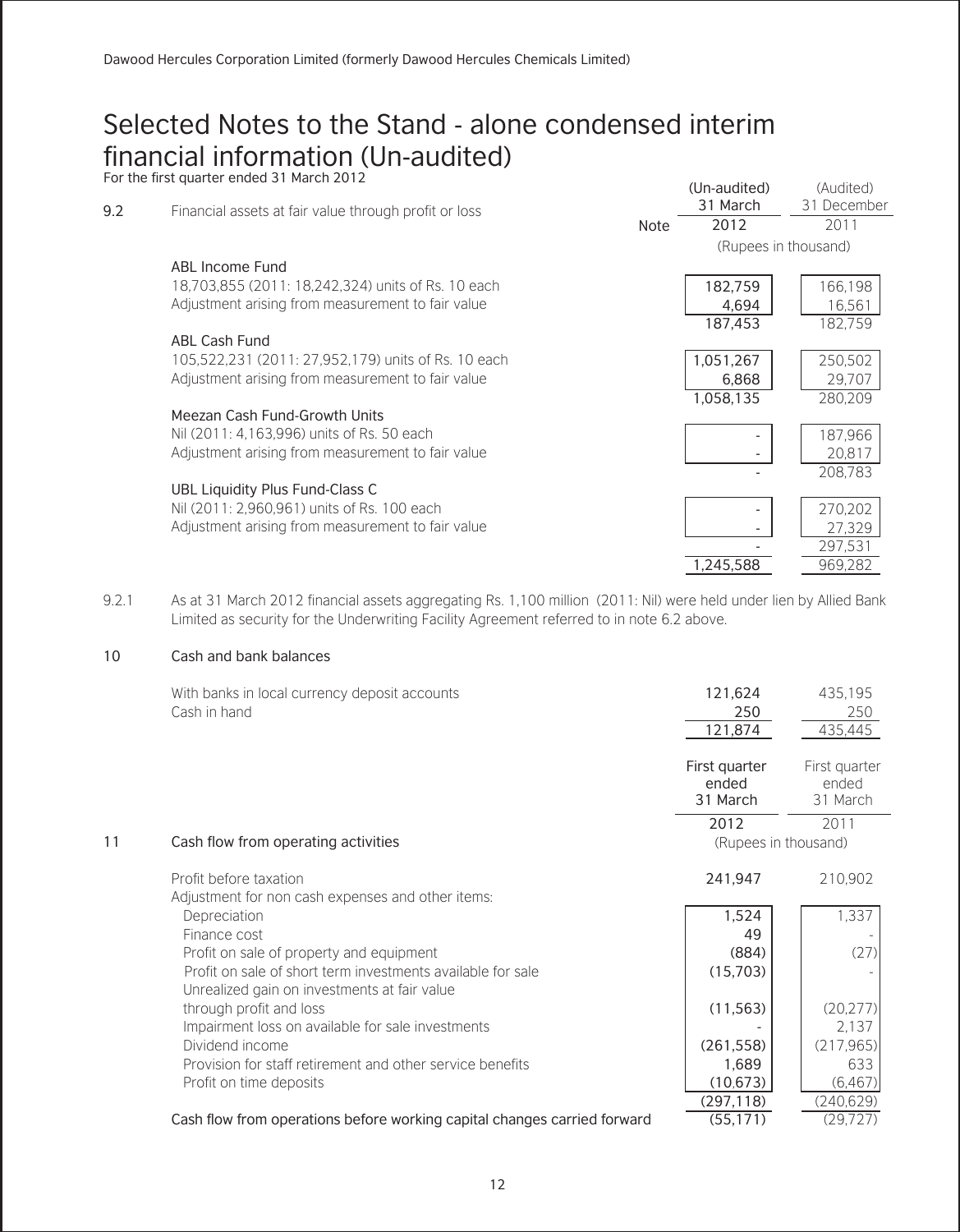# Selected Notes to the Stand - alone condensed interim financial information (Un-audited) For the first quarter ended 31 March 2012

|    | <u>U the mot guarter chaca of march zonz</u>                                                                                                                                             | First quarter<br>ended<br>31 March | First quarter<br>ended<br>31 March |
|----|------------------------------------------------------------------------------------------------------------------------------------------------------------------------------------------|------------------------------------|------------------------------------|
|    |                                                                                                                                                                                          | 2012                               | 2011                               |
|    |                                                                                                                                                                                          | (Rupees in thousand)               |                                    |
|    | Cash flow from operations before working capital changes brought forward                                                                                                                 | (55, 171)                          | (29.727)                           |
|    | Working capital changes                                                                                                                                                                  |                                    |                                    |
|    | (Increase)/decrease in current assets:<br>Loans, advances, deposits, prepayments and other receivables                                                                                   | (7, 767)                           | 9.544                              |
|    | Increase/(decrease) in current liabilities:<br>Trade and other payables                                                                                                                  | 5,351                              | 1,831                              |
|    | Cash (used in) / generated from operations                                                                                                                                               | (2,416)<br>(57, 587)               | 11.375<br>(18, 352)                |
| 12 | Cash and cash equivalents                                                                                                                                                                |                                    |                                    |
|    | Cash and cash equivalents comprise of:<br>Cash and bank balances                                                                                                                         | 121,874                            | 435,445                            |
| 13 | Related party transactions                                                                                                                                                               |                                    |                                    |
|    | Details of transactions with related parties during the period, other than those which have been disclosed elsewhere<br>in this condensed interim financial information, are as follows: |                                    |                                    |
|    | Subsidiary company<br>Reimbursement of expenses made by the Company<br>Reimbursement of expenses made to the Company                                                                     | 255<br>194                         | 10.413                             |
|    | Associate                                                                                                                                                                                |                                    |                                    |
|    | Purchase of goods and services<br>Dividend income                                                                                                                                        | 4,102<br>261,558                   | 2.833<br>217.965                   |
|    | Reimbursement of expenses from associates<br>Reimbursement of expenses to associates                                                                                                     | 932<br>1,192                       |                                    |
|    | Other related parties                                                                                                                                                                    |                                    |                                    |
|    | Key management personnel compensation<br>Employee retirement benefits                                                                                                                    | 28,495<br>1,716                    | 20,416<br>1.745                    |
|    |                                                                                                                                                                                          |                                    |                                    |

14 This condensed interim financial information has been authorized for issue by the Board of Directors of the Company on 25 April 2012.

#### 15 General

Figures have been rounded off to the nearest thousand of rupee, except as stated otherwise.

Karachi: 25 April 2012 Shahid Hamid Pracha Chief Executive

M. Abdul Aleem Director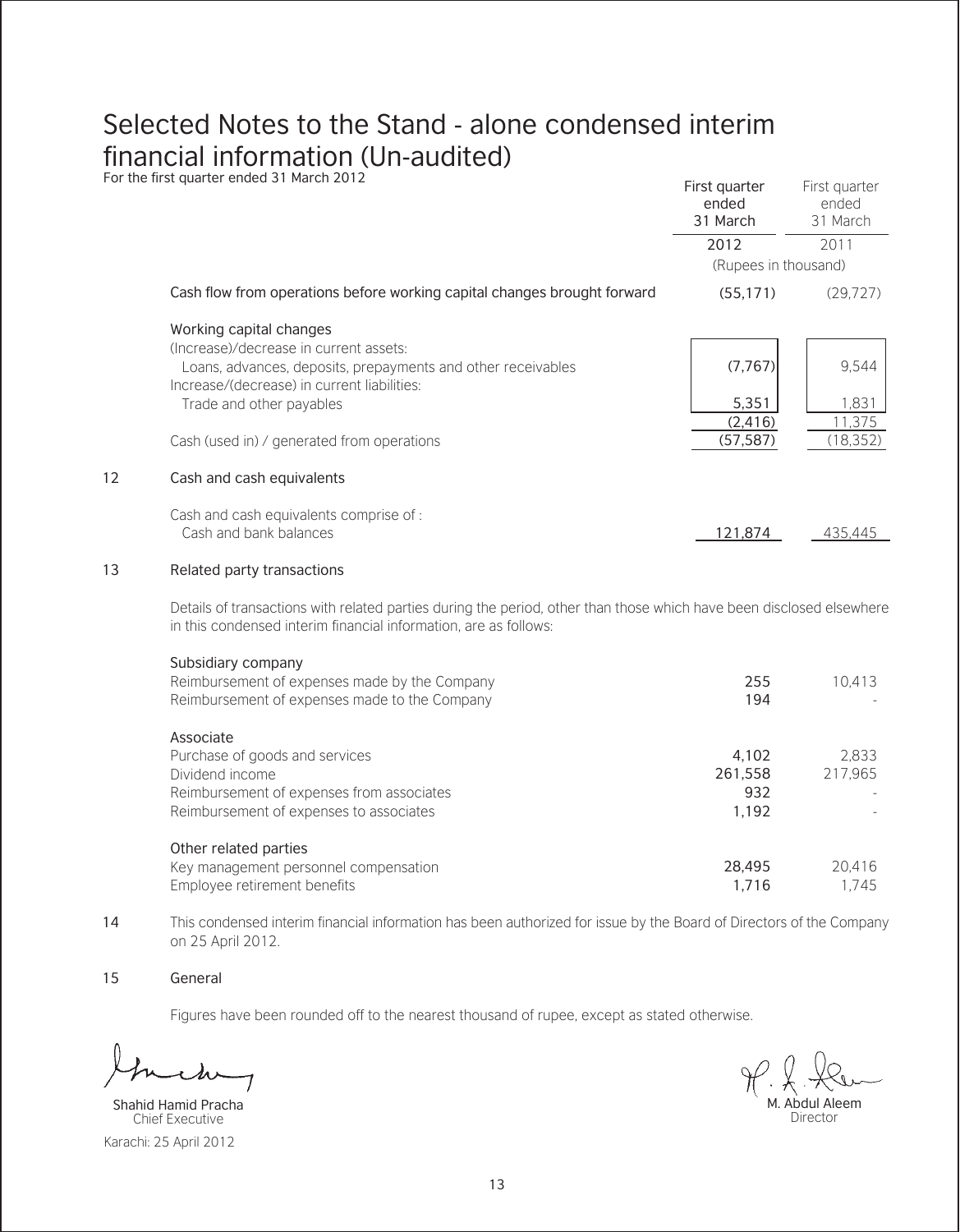Dawood Hercules Corporation Limited (formerly Dawood Hercules Chemicals Limited)

# Consolidated condensed interim financial information

For the first quarter ended 31 March 2012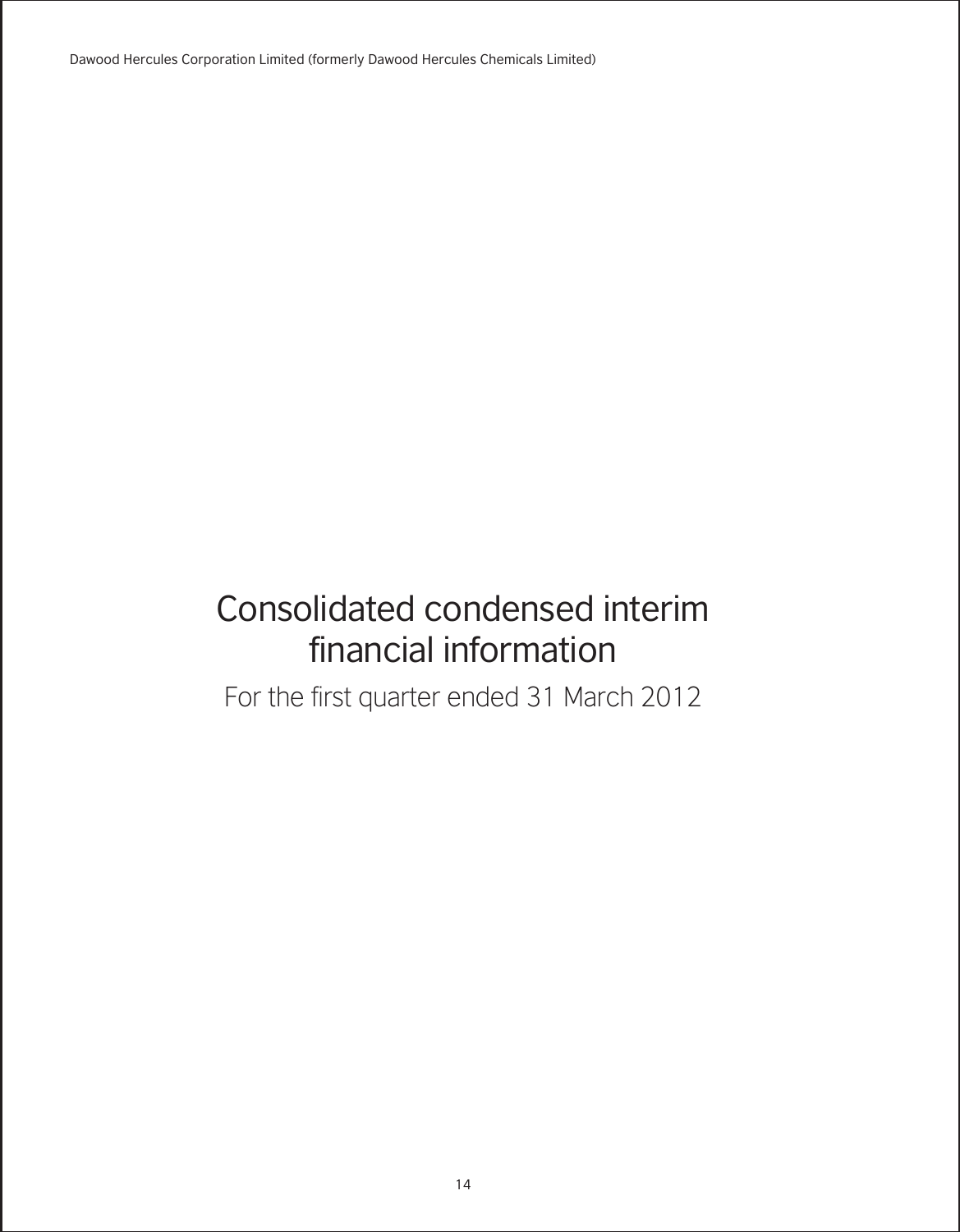#### Consolidated condensed interim balance sheet (Un-audited) As at 31 March 2012 (Un-audited)

|                                                           | Note | 31 March<br>2012      | 31 December<br>2011  |
|-----------------------------------------------------------|------|-----------------------|----------------------|
| Liabilities                                               |      | (Rupees in thousand)  |                      |
|                                                           |      |                       |                      |
| Share capital & reserves<br>Authorized capital            |      |                       |                      |
| 1,000,000,000 ordinary shares of Rs. 10 each              |      | 10,000,000            | 10,000,000           |
| Issued, subscribed and paid up capital                    |      | 4,812,871             | 4,812,871            |
| Revenue reserves                                          |      | 20,885,776            | 20,495,916           |
| Others<br>Fair value reserve                              |      | (153, 865)<br>397,338 | (180.731)            |
|                                                           |      | 25,942,120            | 25,128,056           |
| Non-current liabilities<br>Long term loan                 | 5    | 4,800,000             | 4,800,000            |
| Deferred taxation                                         |      | 926,181               | 869,117              |
| Staff retirement and other service benefits               |      | 48,460                | 53,059               |
| <b>Current liabilities</b>                                |      | 5,774,641             | 5,722,176            |
| Short term finances - secured                             | 6    |                       |                      |
| Trade and other payables                                  |      | 1,151,272             | 641,025              |
| Accrued mark-up<br>Provision for taxation                 |      | 165,656<br>88,100     | 8.614<br>466,000     |
|                                                           |      | 1,405,028             | 1,115,639            |
| Contingencies & commitments                               | 7    |                       |                      |
|                                                           |      | 33,121,789            | 31,965,871           |
| Assets                                                    |      |                       |                      |
| Non - current assets                                      |      |                       |                      |
| Property, plant and equipment                             | 8    | 2,059,334             | 2.093.015            |
| Capital work-in-progress<br>Long term investment          | 9    | 57,487<br>25,338,349  | 23,619<br>24.701.636 |
| Long term loan & advances                                 |      | 1,549                 | 2,200                |
| Current assets                                            |      | 27,456,719            | 26,820,470           |
| Stores, spares and loose tools                            |      | 791,739               | 800.608              |
| Stock in trade                                            |      | 199,825               | 151.267              |
| Trade debts<br>Loans, advances, deposits, prepayments and |      | 2.977                 | 2.686                |
| other receivables                                         |      | 329,697               | 71,682               |
| Advance income tax                                        |      | 25,786                | 437,322              |
| Short term investments                                    | 10   | 4,007,907             | 2,951,088            |
| Cash and bank balances                                    |      | 307,139<br>5,665,070  | 730,748<br>5,145,401 |
|                                                           |      |                       |                      |
|                                                           |      | 33,121,789            | 31,965,871           |

The annexed notes 1 to 14 form an integral part of this condensed interim financial information.

Karachi: 25 April 2012 Shahid Hamid Pracha Chief Executive

M. Abdul Aleem Director

(Audited)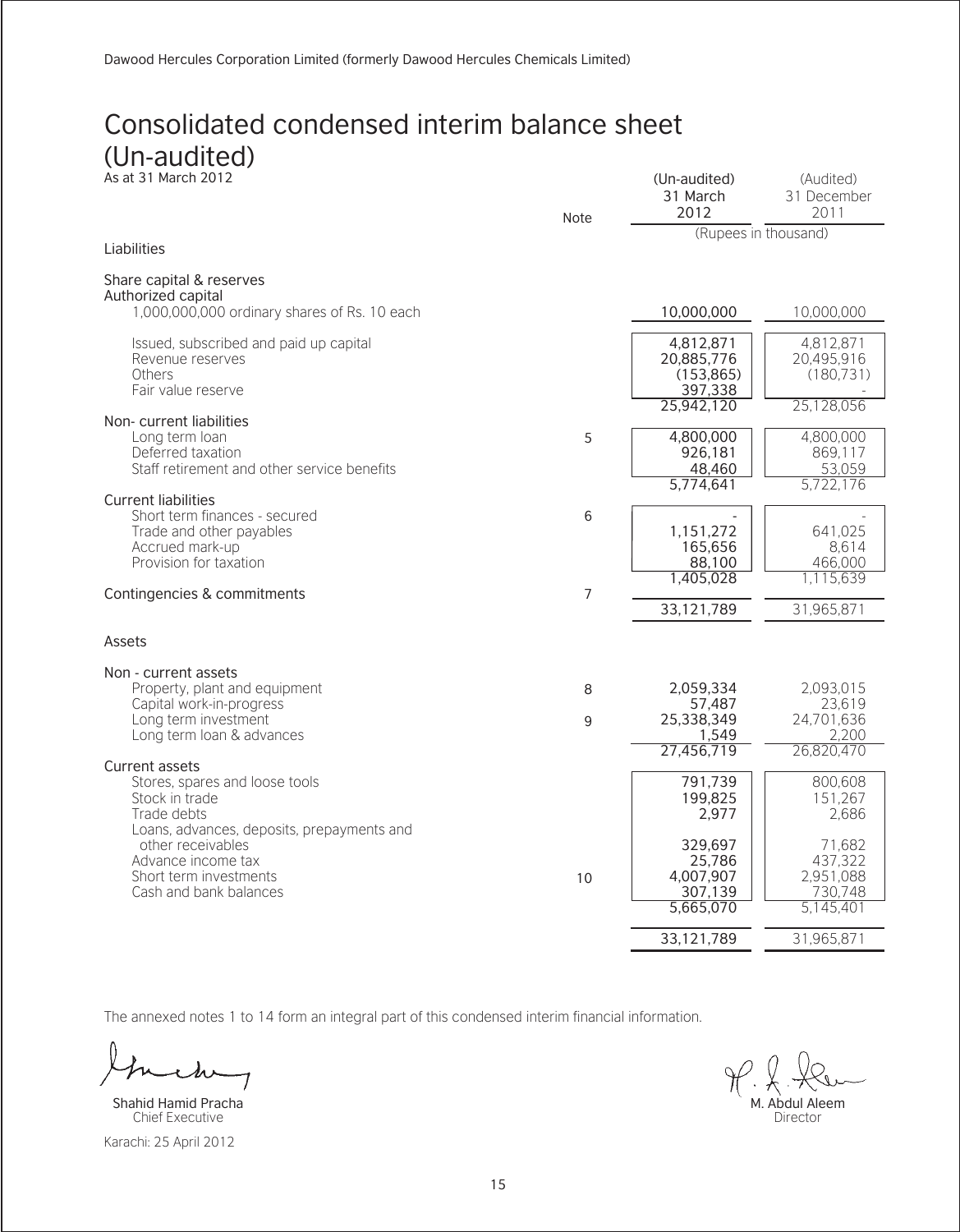### Consolidated condensed interim profit and loss account

(Un-audited)<br>For the first quarter ended 31 March 2012

|                                                |      | 31 March             |            |
|------------------------------------------------|------|----------------------|------------|
|                                                | Note | 2012                 | 2011       |
|                                                |      | (Rupees in thousand) |            |
| Sales - net                                    |      | 819,282              | 1,082,246  |
| Cost of sales                                  |      | (500.933)            | (747, 051) |
| Gross profit                                   |      | 318,349              | 335,195    |
| Distribution expenses                          |      | (13, 453)            | (20.352)   |
| Administrative expenses                        |      | (110, 890)           | (86, 109)  |
| Impairment loss                                |      |                      | (349.249)  |
| Other operating expenses                       |      | (7, 991)             | (3,629)    |
| Other operating income                         |      | 77,798               | 62,985     |
| Profit / (loss) from operating activities      |      | 263,813              | (61, 159)  |
| Finance costs                                  |      | (157, 300)           | (200, 206) |
| Profit / (loss) before share of associate      |      | 106,513              | (261, 365) |
| Share of profit from associate (net of tax)    | 9    | 906,820              | 908,579    |
| Profit before taxation                         |      | 1,013,333            | 647.214    |
| Taxation                                       |      | (142, 186)           | (128, 189) |
| Profit after taxation                          |      | 871,147              | 519,025    |
|                                                |      |                      |            |
| Earnings per share- basic and diluted (rupees) |      | 1.81                 | 1.08       |

The annexed notes 1 to 14 form an integral part of this condensed interim financial information.

Karachi: 25 April 2012 Shahid Hamid Pracha Chief Executive



First quarter ended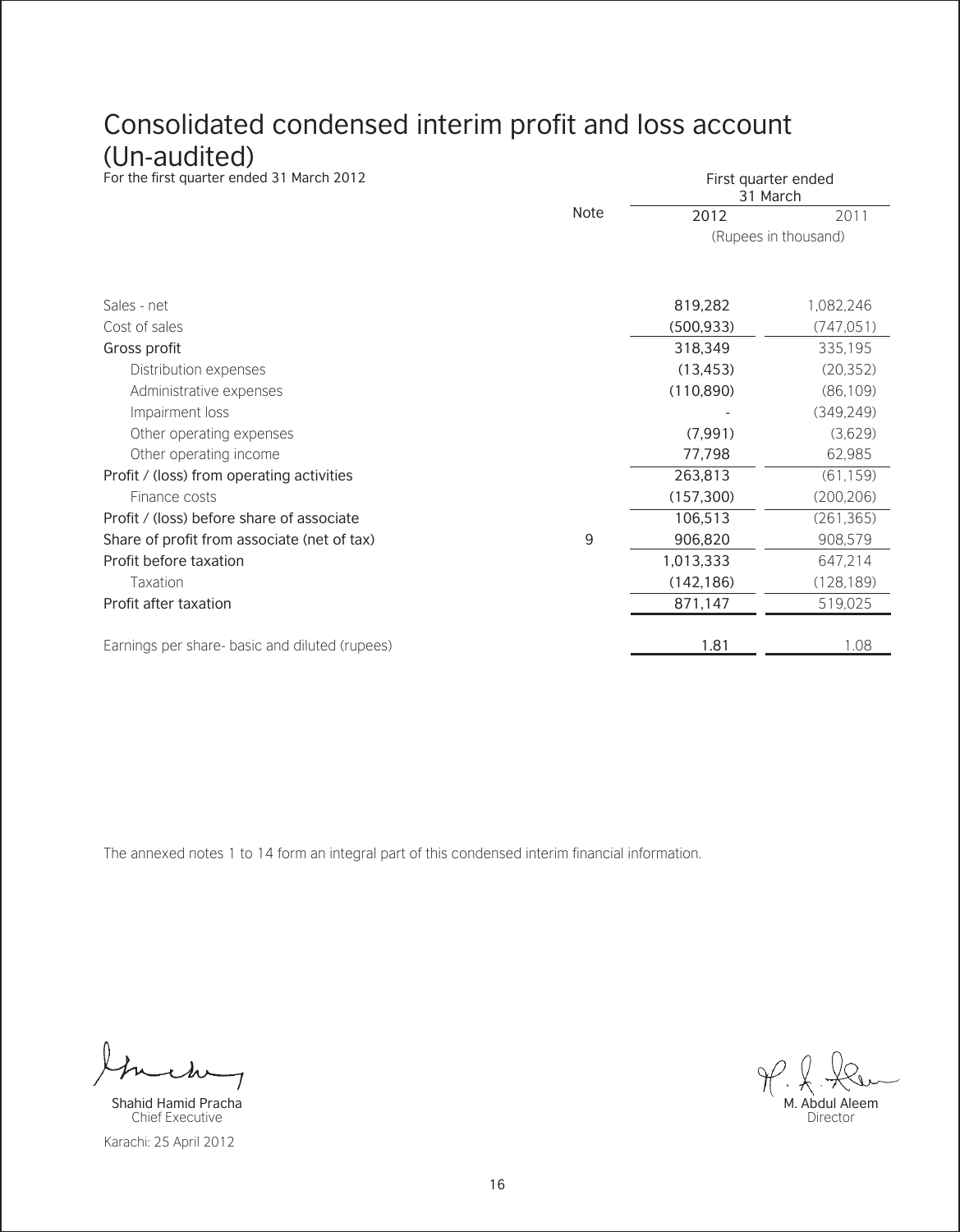# Consolidated condensed interim statement of COMPrehensive income (Un-audited)<br>For the first quarter ended 31 March 2012

|                                                                                                                    | First quarter ended<br>31 March |                             |
|--------------------------------------------------------------------------------------------------------------------|---------------------------------|-----------------------------|
|                                                                                                                    | 2012                            | 2011                        |
|                                                                                                                    |                                 | (Rupees in thousand)        |
| Profit after taxation                                                                                              | 871,147                         | 519.025                     |
| Other comprehensive income                                                                                         |                                 |                             |
| Adjustment arising from measurement<br>to fair value of available for sale investments                             | 397,338                         | (135.765)                   |
| Share of other comprehensive income of associate<br>Deferred tax impact of other comprehensive income of associate | 29,851<br>(2.985)<br>26,866     | 49.284<br>(4.928)<br>44.356 |
| Other comprehensive income, net of tax                                                                             | 424,204                         | (91, 409)                   |
| Total comprehensive income for the period                                                                          | 1,295,351                       | 427.616                     |

Karachi: 25 April 2012 Shahid Hamid Pracha Chief Executive

M. Abdul Aleem Director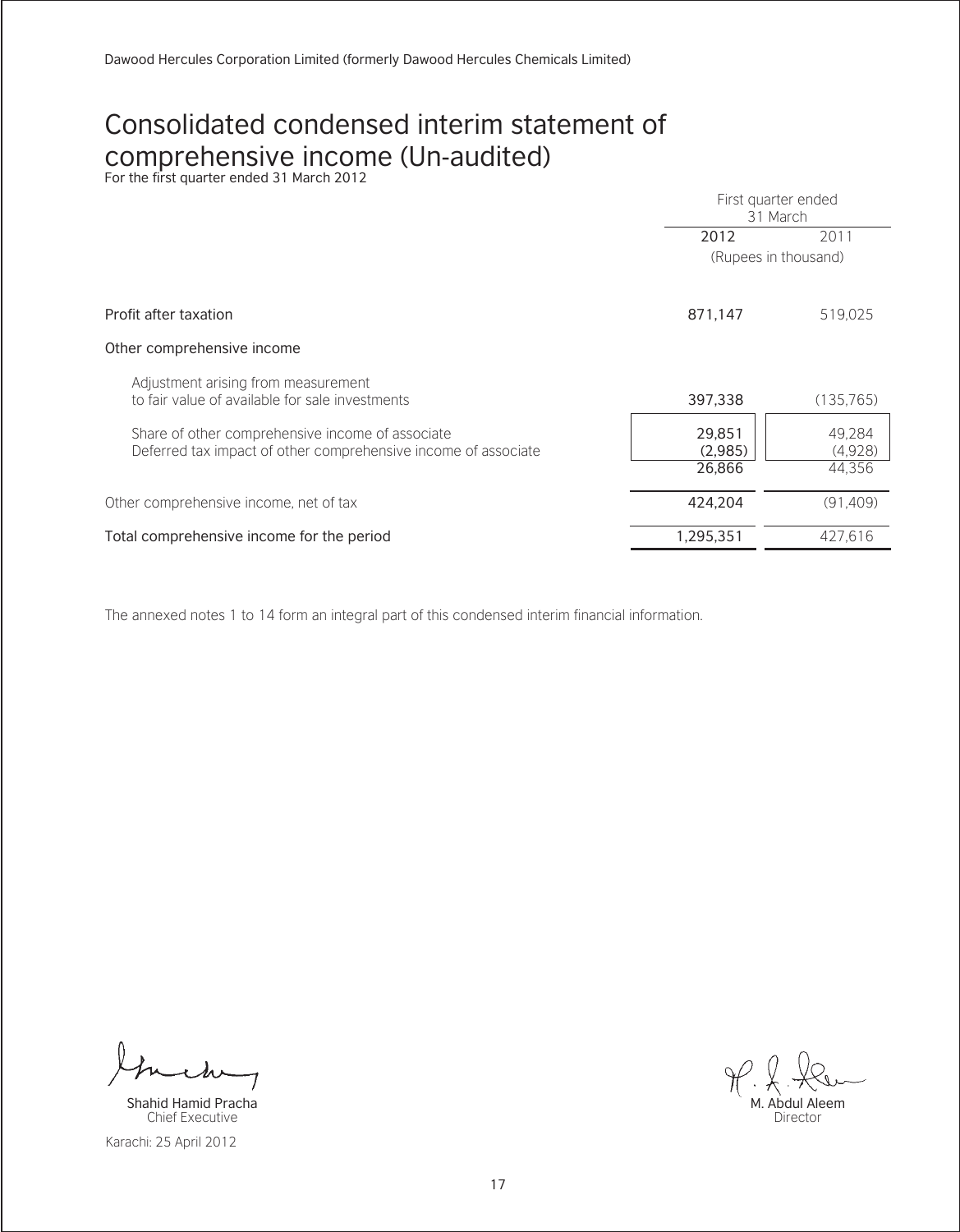# Consolidated condensed interim cash flow statement

| (Un-audited)<br>For the first quarter ended 31 March 2012                                                                                                                                                                                         |      |                                                                   | First quarter ended<br>31 March               |
|---------------------------------------------------------------------------------------------------------------------------------------------------------------------------------------------------------------------------------------------------|------|-------------------------------------------------------------------|-----------------------------------------------|
|                                                                                                                                                                                                                                                   | Note | 2012                                                              | 2011                                          |
|                                                                                                                                                                                                                                                   |      |                                                                   | (Rupees in thousand)                          |
| Cash flow from operating activities                                                                                                                                                                                                               | 11   | 242,061                                                           | 568,986                                       |
| Cash generated from operations                                                                                                                                                                                                                    |      |                                                                   |                                               |
| Finance costs paid<br>Taxes paid<br>Staff retirement and other service benefits paid<br>Increase in long term loans and advances                                                                                                                  |      | (49)<br>(56,082)<br>(7, 995)<br>651                               | (400, 486)<br>(117.949)<br>(4.615)<br>(9.195) |
| Net cash generated from / (used in) operating activities                                                                                                                                                                                          |      | 178,586                                                           | 36.741                                        |
| Cash flow from investing activities                                                                                                                                                                                                               |      |                                                                   |                                               |
| Fixed capital expenditure<br>Proceeds from sale of property, plant and equipment<br>Profit on time deposits<br>Proceeds from disposal of available for sale investments<br>Investment at fair value through profit and loss<br>Dividends received |      | (55,098)<br>6,307<br>16,366<br>671,212<br>(1, 279, 303)<br>38,400 | (24.637)<br>4.993<br>31,040<br>(320,000)      |
| Net cash (used in)/ generated from investing activities                                                                                                                                                                                           |      | (602, 116)                                                        | (308, 604)                                    |
| Cash flow from financing activities                                                                                                                                                                                                               |      |                                                                   |                                               |
| Short term financing<br>Dividends paid                                                                                                                                                                                                            |      | (79)                                                              | (5.149)<br>(764)                              |
| Net cash (used in) from financing activities                                                                                                                                                                                                      |      | (79)                                                              | (5.913)                                       |
| Net (decrease) / increase in cash and cash equivalents<br>Cash and cash equivalents at the beginning of period                                                                                                                                    |      | (423, 609)<br>730,748                                             | (277.776)<br>1.250.263                        |
| Cash and cash equivalents at the end of period                                                                                                                                                                                                    |      | 307,139                                                           | 972,487                                       |

Karachi: 25 April 2012 Shahid Hamid Pracha Chief Executive

M. Abdul Aleem Director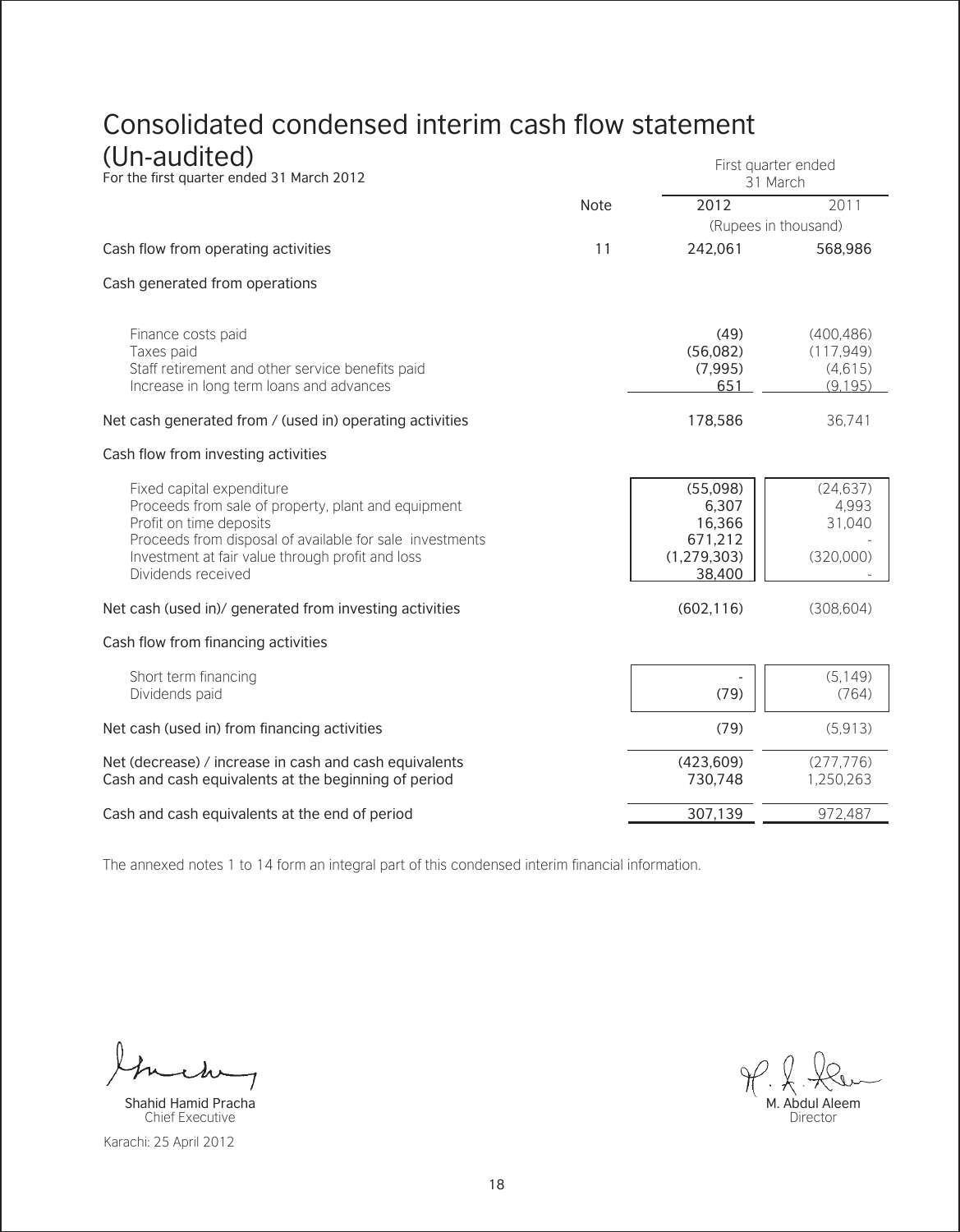# Consolidated condensed interim statement of changes in equity (Un-audited) For the first quarter ended 31 March 2012

|                                                                  |                  | Revenue            |                           | reserves   |               |                       |            |
|------------------------------------------------------------------|------------------|--------------------|---------------------------|------------|---------------|-----------------------|------------|
|                                                                  | Share<br>capital | General<br>reserve | Un appropriated<br>profit | Subtotal   | <b>Others</b> | Fair value<br>reserve | Total      |
|                                                                  |                  |                    | (Rupees in thousand)      |            |               |                       |            |
| Balance as at 01 January 2011                                    | 1,203,217        | 700,000            | 20,632,823                | 21,332,823 | (312, 225)    | 135,765               | 22,359,580 |
| Total comprehensive income<br>for the period                     |                  |                    | 519,025                   | 519,025    | 44.356        | (135,765)             | 427,616    |
| Balance as at 31 March 2011                                      | 1,203,217        | 700,000            | 21,151,848                | 21,851,848 | (267, 869)    |                       | 22,787,196 |
| Balance as at 01 January 2012                                    | 4,812,871        | 700,000            | 19,795,916                | 20,495,916 | (180, 731)    |                       | 25,128,056 |
| Total comprehensive income<br>for the period                     |                  |                    | 871.147                   | 871.147    | 26,866        | 397.338               | 1.295.351  |
| Final cash dividend @ 10% for<br>the year ended 31 December 2011 |                  |                    | (481.287)                 | (481.287)  |               |                       | (481.287)  |
| Balance as at 31 March 2011                                      | 4,812,871        | 700,000            | 20,185,776                | 20,885,776 | (153, 865)    | 397,338               | 25,942,120 |

Karachi: 25 April 2012 Shahid Hamid Pracha Chief Executive

M. Abdul Aleem Director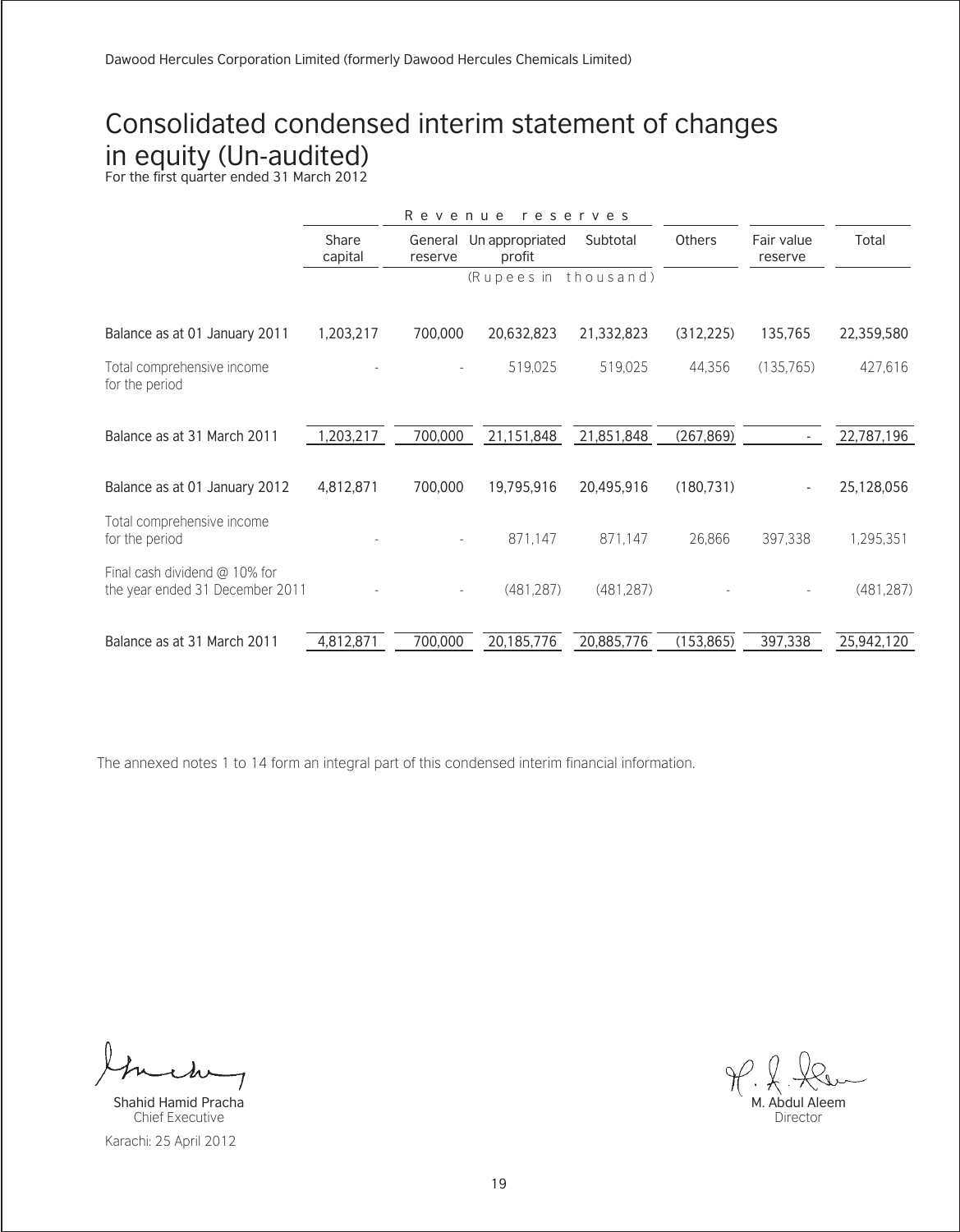For the first quarter ended 31 March 2012

#### 1 Legal status and nature of business

1.1 Dawood Hercules Corporation Limited (formerly Dawood Hercules Chemicals Limited) - the holding company, is a public limited company incorporated in Pakistan under the Companies Ordinance, 1984 listed on Karachi, Lahore and Islamabad Stock Exchanges. The principal activity of the holding company is to manage investments in its subsidiary and associated companies, while the subsidiary company is engaged in the production, purchase and sale of fertilizer. The registered office of the holding company is situated at Dawood Centre M.T Khan Road Karachi.

#### 1.2 The group consists of :

The holding company: Dawood Hercules Corporation Limited (formerly Dawood Hercules Chemicals Limited); and

Subsidiary company: DH Fertilizers Limited is an unquoted public limited company incorporated under the Companies Ordinance, 1984 and is a wholly owned subsidiary of the holding company. The company is engaged in the business of production, purchase and sale of fertilizers and its registered office is situated at 35 A, Shahrah-e- Abdul Hameed Bin Badees (Empress Road), Lahore.

#### 2 Basis of preparation

 This consolidated condensed interim financial information is un-audited and has been prepared in accordance with the requirements of International Accounting Standard (IAS) 34 -'Interim Financial Reporting' and provisions and directives issued under the Companies Ordinance 1984 (Ordinance). In case where the requirements differ, the provisions of or directives issued under the Ordinance have been followed.

This condensed interim consolidated financial information is being submitted to the shareholders in accordance with Section 245 of the Ordinance and should be read in conjunction with the consolidated financial statements as at and for the year ended 31 December 2011.

#### 3 Accounting polices

 The accounting policies and methods of computation adopted for the preparation of this consolidated condensed interim financial information are consistent with those applied in the preparation of consolidated financial statements of the group as at and for the year ended 31 December 2011.

#### 4 Accounting Estimates

 The preparation of consolidated condensed interim financial information requires management to make estimates, assumptions and judgments that affect the application of accounting policies in conformity with the approved accounting standards and reported amounts of assets and liabilities and income and expenses. Estimates, assumptions and judgments are continually evaluated and are based on historical experiences and other factors, including reasonable expectations of future events. Revisions to accounting estimates are recognized prospectively commencing from the period of revision.

Significant judgments made by management in applying the group's accounting policies and key sources of estimations were the same as those applied to the consolidated financial statements as at and for the year ended 31 December 2011.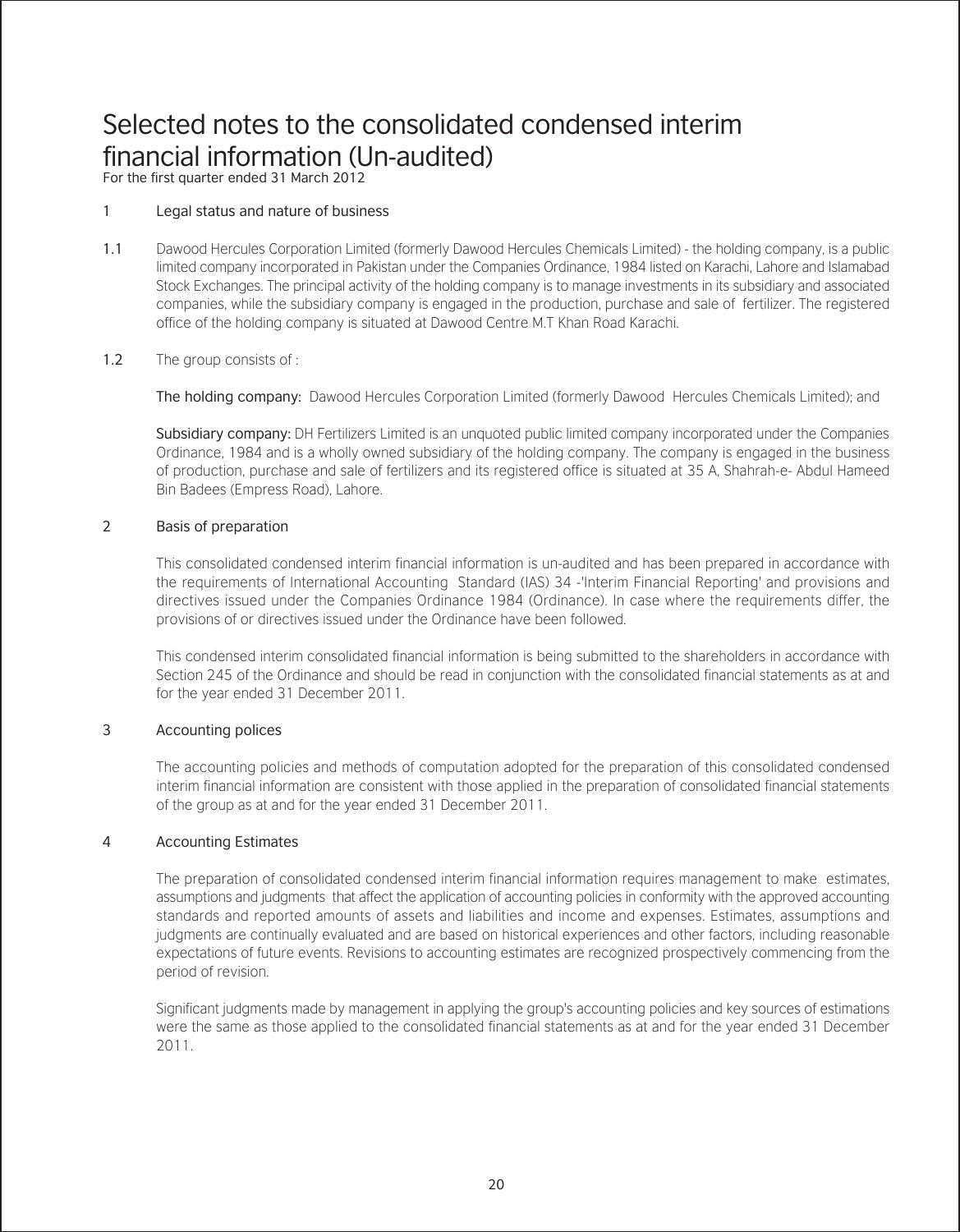For the first quarter ended 31 March 2012

|                       | <b>LUIL</b>          | ZV I I    |
|-----------------------|----------------------|-----------|
|                       | (Rupees in thousand) |           |
| Long term loan        |                      |           |
| Diminishing musharaka | 4,800,000            | 4,800,000 |

This represents a long term finance facility obtained by the subsidiary company from a consortium of banks led by Meezan Bank Limited for a period of 5 years inclusive of a grace period of 2 years starting from 27 December 2011. The musharaka investment share of the banks will be purchased by the subsidiary company in six equal semi annual installments in arrears. The first musharaka buyout will be due at the end of the 30th month from the date of drawdown. This finance facility is secured by a first charge equal to the bank musharaka share plus 25% margin on specific movable assets of the subsidiary company and a corporate guarantee by the holding company. The profit is payable semi annually in arrears at the rate of six months ask side KIBOR plus 110 bps starting from 26 June 2012.

31 March  $\frac{1}{2012}$ 

(Audited) 31 December  $2011$ 

#### 6 Short term finances - secured

6.1 Short term running finance facilities aggregating Rs 898 million have been provided to the subsidiary company under markup arrangements by Habib Bank Limited (2011: 398 million) and Habib Metropolitan Bank Limited (2011: Rs Nil) and are expiring on 30 April 2012 and 30 September 2012 respectively. These facilities carry markup at the rate of one month KIBOR plus 100 bps (2011: one month KIBOR plus 100 bps) and three months KIBOR plus 75 bps (2011:Nil). In addition, Habib Metropolitan Bank Limited has provided an import financing facility of Rs 1,500 million to the subsidiary company (2011: Nil) carrying a markup rate of three months KIBOR plus 50 bps and expiring on 30 September 2012. The running finance and import finance facilities provided by Habib Bank Limited and Habib Metropolitan Bank Limited are secured by pledge of 20 million shares of SNGPL (2011: 20 million SNGPL shares) and 35 million shares of SNGPL and 19.2 million shares of ECL ( 2011: Nil) respectively held by the subsidiary company. The aggregate market value of these investments as at 31 March 2012 was Rs 3,064 million (2011: Rs 314 million).

#### 7 Contingencies and commitments

7.1 Contingencies

There were no material contingencies as at 31 March 2012.

- 7.2 Commitments
- 7.2.1 During the period, the group signed a Share Purchase Agreement (SPA) with National Power International Holdings BV (NPIH) for the purchase in aggregate of 137.74 million shares of Hub Power Company Limited (Hubco) at a price of Rs 31/- per share valuing Rs.4,270 million and representing 11.90% of the share capital of Hubco. The holding company's portion is 35.48 million shares or 3.07% and consummation of this transaction is conditional upon receipt of certain regulatory approvals.

A condition precedent for signing the SPA required Allied Bank Limited (ABL) to underwrite the full value of the transaction in favor of NPIH, to cover the period from the date of signing the SPA to the date of consummation of the transaction. For this purpose the group has signed an Underwriting Facility Agreement (UFA) with ABL which required the Company and its subsidiary to place short-term investments aggregating Rs.2,200 million with ABL 's Asset Management Company under a lien marked in favor of ABL. In addition, ABL has been mandated by the subsidiary company to raise long-term financing for the balance amount of Rs.2,070 million.

7.2.2 Commitments of the group as at 31 March 2012 were Rs. 162 million (2011: 246 million) in respect of stores purchases and Rs. 2,366 million (2011: Rs. Nil) in respect of purchase of DAP.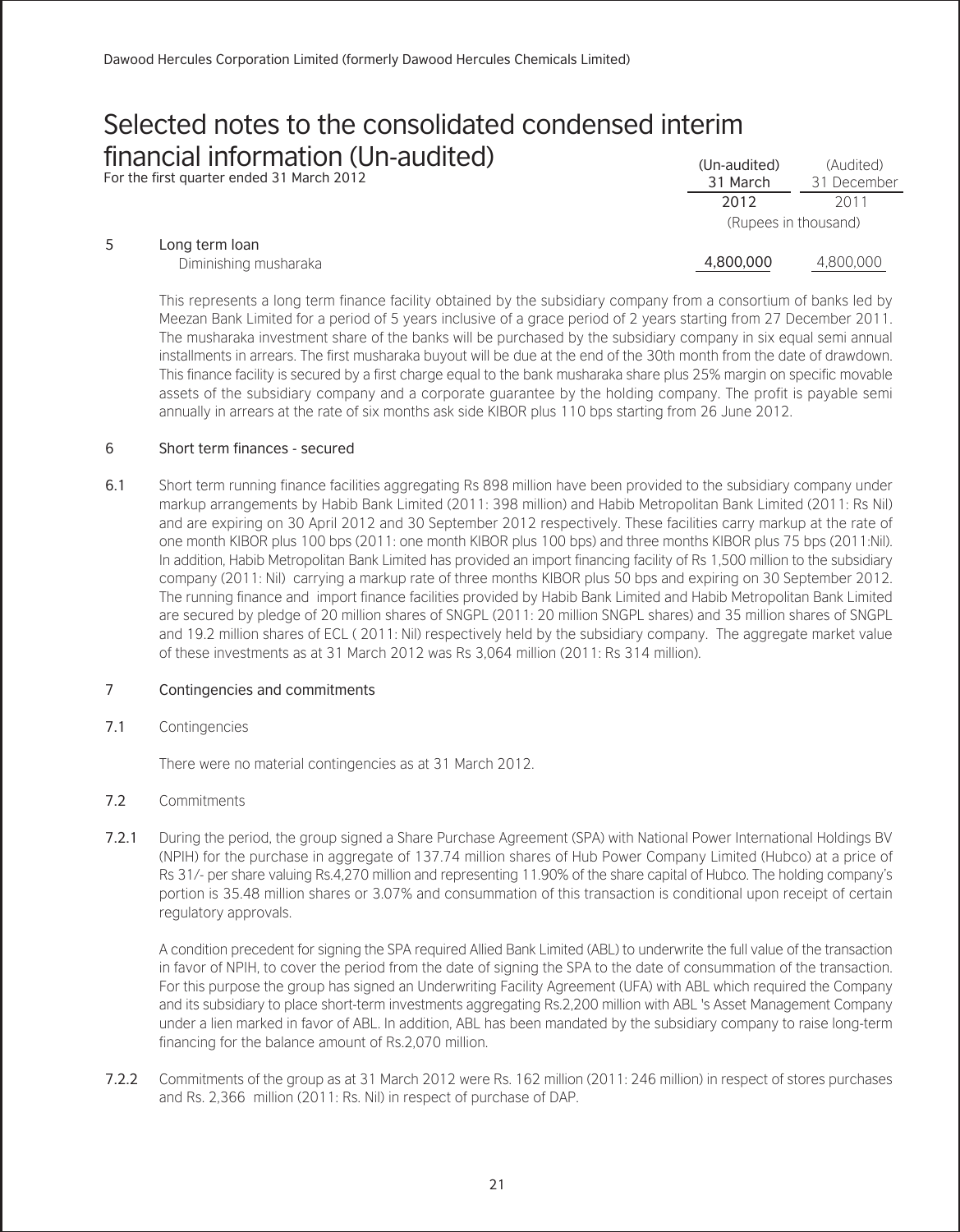# Selected notes to the consolidated condensed interim financial information (Un-audited) For the first quarter ended 31 March 2012

|     |                                                                                                          |      | (Un-audited)<br>31 March | (Audited)<br>31 December |
|-----|----------------------------------------------------------------------------------------------------------|------|--------------------------|--------------------------|
|     |                                                                                                          | Note | 2012                     | 2011                     |
| 8   | Property, plant and equipment                                                                            |      |                          | (Rupees in thousand)     |
|     | Opening net book value                                                                                   |      | 2,093,015                | 1,871,708                |
|     | Add: Additions during the period / year                                                                  | 8.1  | 21,231                   | 434,538                  |
|     | Less: Assets disposed off during the period / year                                                       |      | (12.624)                 | (30, 844)                |
|     |                                                                                                          |      | 2.101.622                | 2.275.402                |
|     | Depreciation charged during the period / year                                                            |      | (53, 392)                | (193.847)                |
|     | Depreciation on assets disposed off during the period/year                                               |      | 11,104                   | 11,460                   |
|     | Closing net book value                                                                                   |      | 2,059,334                | 2,093,015                |
| 8.1 | Additions during the period                                                                              |      |                          |                          |
|     | Plant & machinery                                                                                        |      | 185                      | 318,264                  |
|     | Catalyst                                                                                                 |      |                          | 87,062                   |
|     | Furniture, fittings & office equipment                                                                   |      |                          | 1,679                    |
|     | Data processing equipment                                                                                |      | 307                      | 2.753                    |
|     | Vehicles                                                                                                 |      | 20,739                   | 24.780                   |
|     |                                                                                                          |      | 21,231                   | 434,538                  |
| 9   | Investment in associated company                                                                         |      |                          |                          |
|     | Engro Corporation Limited (ECL)                                                                          |      |                          |                          |
|     | 149,978,890 (2011: 124,982,408) ordinary shares of Rs. 10 each                                           |      | 24.701.636               | 22.424.778               |
|     | Share of post acquisition profits                                                                        |      | 906,820                  | 2,980,632                |
|     | Share of other comprehensive income (net of tax)                                                         |      | 29,851                   | 146,106                  |
|     |                                                                                                          |      | 25,638,307               | 25,551,516               |
|     | Less: dividend received during the period                                                                |      | (299.958)                | (849, 880)               |
|     | 194,972,557 (2011: 149,978,889) ordinary shares of                                                       |      |                          |                          |
|     | Rs. 10 each (Percentage of equity held - 38.13% (2011: 38.13%)                                           |      | 25,338,349               | 24,701,636               |
| 9.1 | Market value of investment in ECL as at 31 March 2012 was Rs. 19,357 million (2011; Rs. 24,223 million). |      |                          |                          |

9.2 The group received 44,993,667 (2011: 24,996,481) bonus shares from ECL during the quarter ended 31 March 2012.

- 9.3 Financial results of ECL for the period from 1 October 2011 to 31 December 2011 have been used for the purpose of application of equity method of accounting for consolidation purposes due to non availability of financial statements for the three months ended 31 March 2012.
- 9.4 As at 31 March 2012, 19.2 million ordinary shares of ECL (2011: Nil) were pledged by the subsidiary company as security against various short-term finance facilities.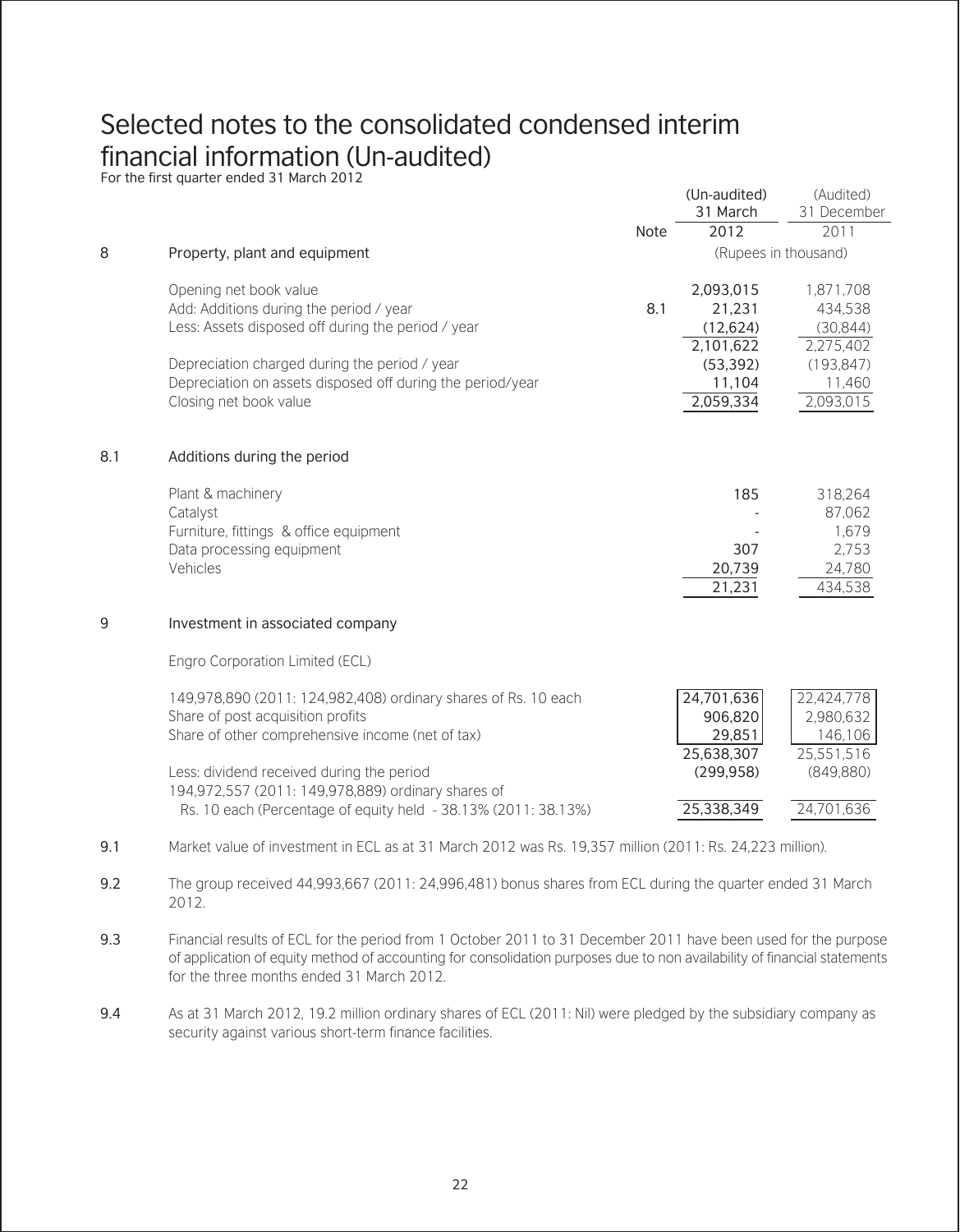# Selected notes to the consolidated condensed interim financial information (Un-audited) For the first quarter ended 31 March 2012

|      | FOI THE IIIST QUALLEL EIIUEU 31 MAICH ZUTZ                             |        | (Un-audited)<br>31 March | (Audited)<br>31 December |
|------|------------------------------------------------------------------------|--------|--------------------------|--------------------------|
|      |                                                                        | Note   | 2012                     | 2011                     |
|      |                                                                        |        | (Rupees in thousand)     |                          |
| 10   | Short term investments                                                 |        |                          |                          |
|      | Available for sale                                                     | 10.1   | 1,554,264                | 1,156,926                |
|      | Financial assets at fair value through profit and loss account         | 10.2   | 2,453,643<br>4,007,907   | 1.794.162                |
| 10.1 | Available for sale                                                     |        |                          | 2,951,088                |
|      | Related parties - quoted                                               |        |                          |                          |
|      | Sui Northern Gas Pipelines Limited (SNGPL)                             | 10.1.1 |                          |                          |
|      | (held by the subsidiary company)<br>73,481,262 (2011: 73,481,262)      |        |                          |                          |
|      | ordinary shares of Rs. 10 each - at cost                               |        | 4,376,964                | 4.376.964                |
|      | Percentage of equity held: 12.75% (2011: 12.75%)                       |        |                          |                          |
|      | Cumulative impairment loss                                             |        | (3,222,574)              | (3.222.574)              |
|      | Fair value adjustment during the period                                |        | 1,154,390<br>393,860     | 1.154.390                |
|      |                                                                        |        | 1,548,250                | 1.154.390                |
|      | Others - quoted                                                        |        |                          |                          |
|      | Southern Electric Power Company Limited                                |        |                          |                          |
|      | (held by the holding company)                                          |        |                          |                          |
|      | 3,622,900 (2011: 3,622,900) ordinary shares of<br>Rs.10 each - at cost |        | 68,431                   | 68,431                   |
|      | Percentage of equity held: 2.65% (2011: 2.65%)                         |        |                          |                          |
|      | Opening cumulative impairment loss                                     |        | (65, 895)                | (60, 352)                |
|      | Fair value adjustment/(impairment loss) during the period              |        | 2,536<br>3,478           | 8.079<br>(5,543)         |
|      |                                                                        |        | 6,014                    | 2.536                    |
|      |                                                                        |        | 1,554,264                | 1.156.926                |
|      |                                                                        |        |                          |                          |

10.1.1 As at 31 March 2012, 55 million ordinary shares of SNGPL (2011: 20 million) were pledged as security against various short-term finance facilities availed by the subsidiary company.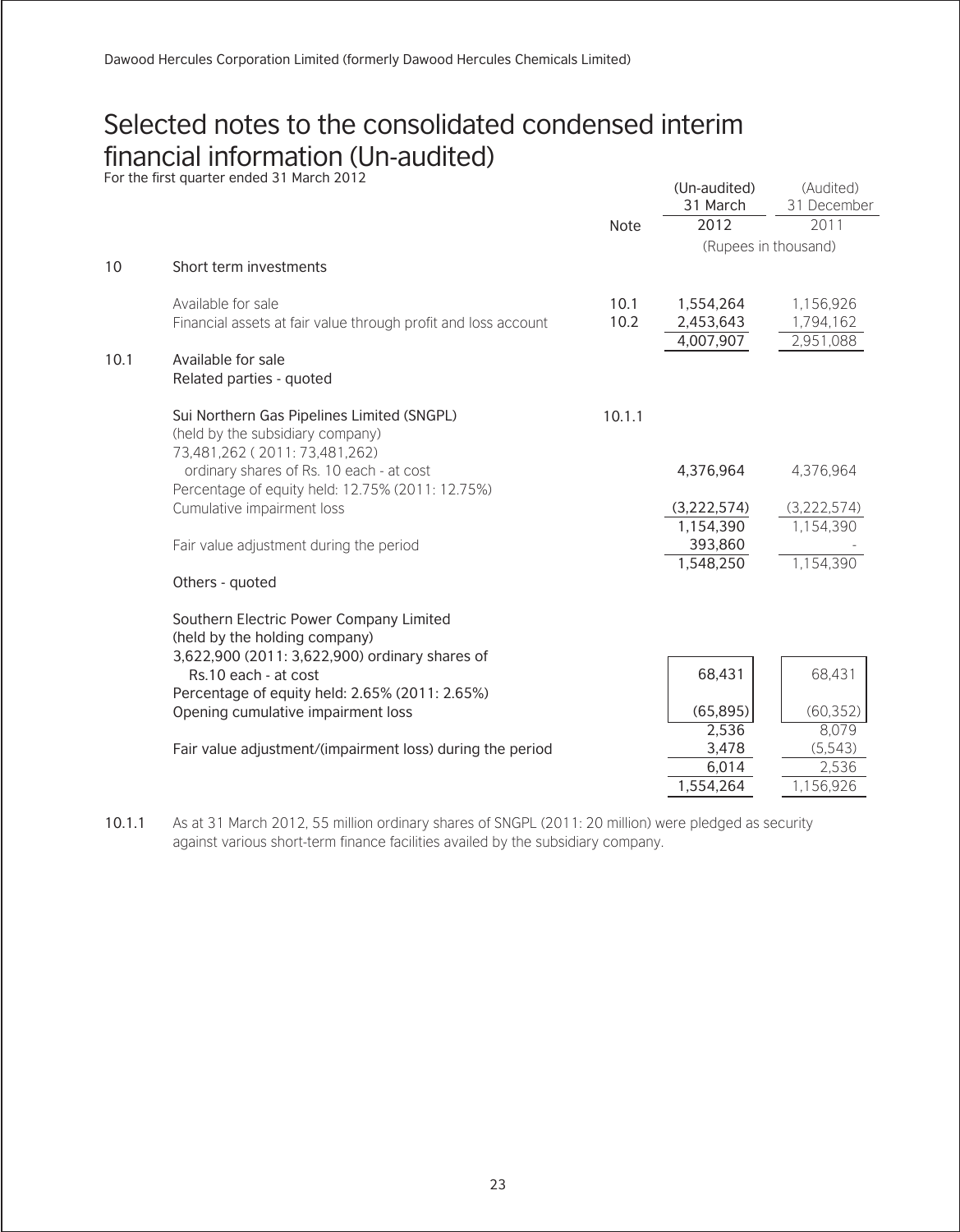|      | For the first quarter ended 31 March 2012                     |      | (Un-audited)<br>31 March | (Audited)<br>31 December |
|------|---------------------------------------------------------------|------|--------------------------|--------------------------|
|      |                                                               | Note | 2012                     | 2011                     |
|      |                                                               |      |                          | (Rupees in thousand)     |
| 10.2 | Financial assets at fair value through profit or loss account |      |                          |                          |
|      | ABL - Income Fund                                             |      | 182,759                  | 166,198                  |
|      | 18,703,855 (2011: 18,242,324) units of Rs. 10 each            |      | 4.694                    | 16.561                   |
|      | Adjustment arising from measurement to fair value             |      | 187,453                  | 182.759                  |
|      | ABL - Cash Fund                                               |      | 1,519,294                | 550.724                  |
|      | 153,026,834 (2011: 58,847,709) units of Rs. 10 each           |      | 15,198                   | 39.021                   |
|      | Adjustment arising from measurement to fair value             |      | 1,534,492                | 589.745                  |
|      | Meezan Cash Fund - Growth Units                               |      |                          | 187,966                  |
|      | Nil (2011: 4.163.996) units of Rs. 50 each                    |      |                          | 20.817                   |
|      | Adjustment arising from measurement to fair value             |      |                          | 208.783                  |
|      | UBL - Liquidity Plus Fund-Class C                             |      | 309,666                  | 570.234                  |
|      | 3,158,498 (2011: 6,039,840) units of Rs. 100 each             |      | 7,845                    | 36,678                   |
|      | Adjustment arising from measurement to fair value             |      | 317,511                  | 606,912                  |
|      | <b>HBL Money Market Fund</b>                                  |      | 206,190                  | 200,012                  |
|      | 2.052.313 (2011: 1.996.129) units of Rs. 100 each             |      | 5,275                    | 5.951                    |
|      | Adjustment arising from measurement to fair value             |      | 211.465                  | 205.963                  |
|      | NAFA Government Securities Liquid Fund                        |      | 200,046                  |                          |
|      | 20.122.313 (2011: Nil) units of Rs. 10 each                   |      | 2,676                    |                          |
|      | Adjustment arising from measurement to fair value             |      | 202,722                  |                          |
|      |                                                               |      | 2,453,643                | 1,794,162                |

 $(\Lambda, \Lambda)$ 

10.2.1 As at 31 March 2012, financial assets of the subsidiary company aggregating to Rs 800 million (2011: Nil) were pledged in favor of Standard Chartered Bank Pakistan Limited (SCB) to secure a short term non funded finance facility granted by SCB to an associated company. Markup at a rate of 1% per quarter on the facility has been charged by the subsidiary to the associated company for this purpose.

This facility was settled in full and the pledge on the subsidiary company's financial assets was released subsequent to the balance sheet date.

10.2.2 As at 31 March 2012 financial assets aggregating Rs. 1,258 million (2011: Nil) were held under lien by Allied Bank Limited as security for the Underwriting Facility Agreement referred to in Note 7.2.1 above.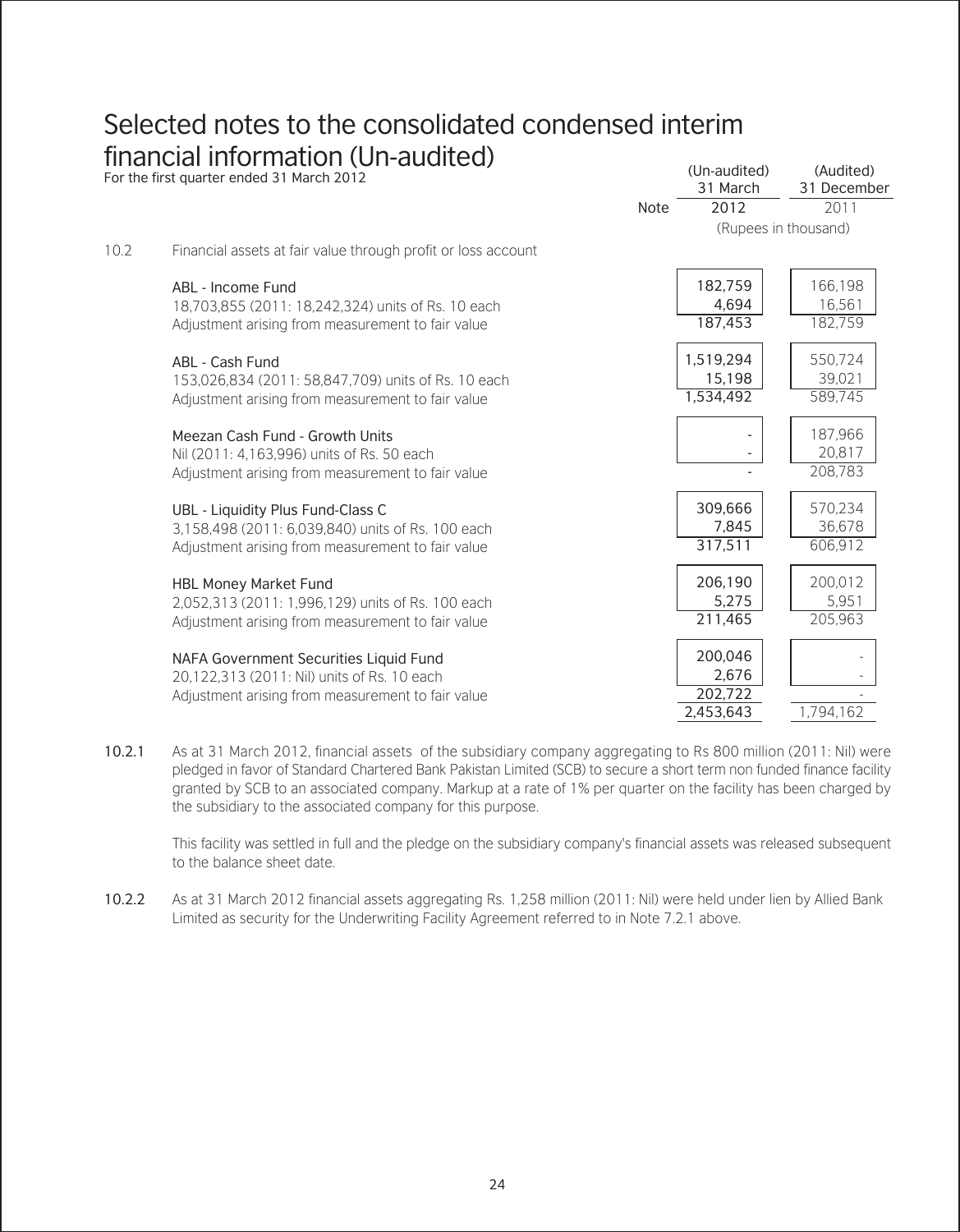|     | For the first quarter ended 31 March 2012                    | (Un-audited) | (Un-audited)         |
|-----|--------------------------------------------------------------|--------------|----------------------|
|     |                                                              | 31 March     | 31 March             |
|     |                                                              | 2012         | 2011                 |
|     |                                                              |              | (Rupees in thousand) |
| 11. | Cash generated from operations                               |              |                      |
|     | Profit before tax                                            | 1,013,333    | 647.214              |
|     | Adjustment for non cash expenses and other items:            |              |                      |
|     | Depreciation                                                 | 53,392       | 47.611               |
|     | Finance costs                                                | 157,300      | 200.206              |
|     | Profit on sale of property, plant and equipment              | (4,788)      | (965)                |
|     | Profit on sale of short term investments available for sale  | (15,703)     |                      |
|     | Un-realized gain due to fair value adjustment of investment  |              |                      |
|     | at fair value through profit or loss                         | (35,689)     | (20.277)             |
|     | Impairment loss on available for sale investments            |              | 349.249              |
|     | Share of profit from associate, net of tax                   | (906, 820)   | (908, 579)           |
|     | Provision for staff retirement and other service benefits    | 5,086        | 3.856                |
|     | Profit on time deposits                                      | (16, 366)    | (31,040)             |
|     |                                                              | (763, 588)   | (359.939)            |
|     | Profit before working capital changes                        | 249,745      | 287.275              |
|     | Working capital changes                                      |              |                      |
|     | (Increase)/decrease in current assets:                       |              |                      |
|     | Stocks, stores and spares                                    | (39,689)     | 190,978              |
|     | Trade debts                                                  | (292)        | 2.130                |
|     | Loans, advances, deposits, prepayments and other receivables | 3,169        | (1.280)              |
|     | (Decrease)/increase in current liabilities:                  |              |                      |
|     | Trade and other payables                                     | 29,128       | 89.883               |
|     |                                                              | (7.684)      | 281.711              |
|     |                                                              | 242,061      | 568,986              |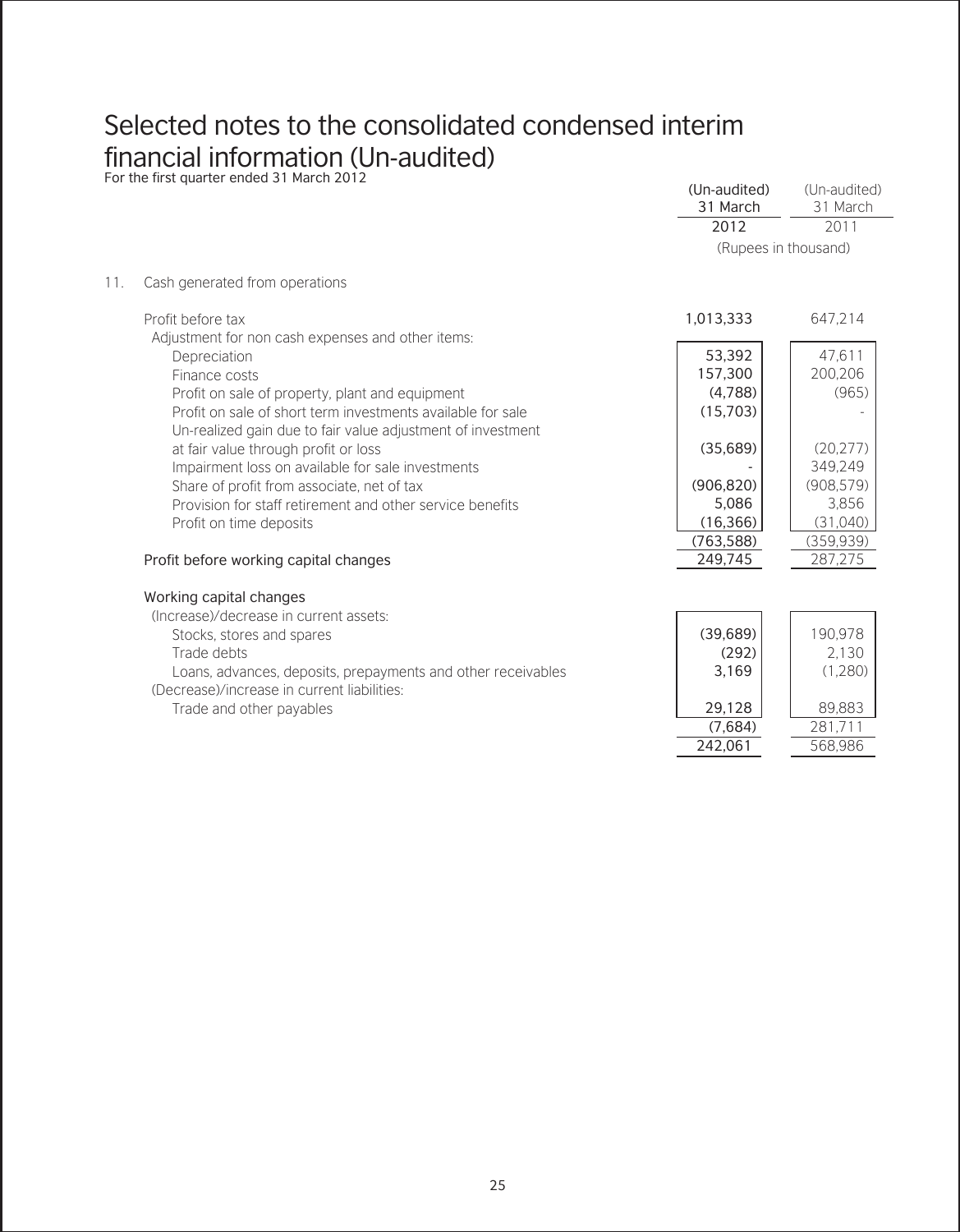For the first quarter ended 31 March 2012

#### 12 Related party transactions

The related parties comprise associated companies, related group companies, directors of the group, companies where directors also hold directorships, and key management personnel. The group in the normal course of business carries out transactions with various related parties. Significant transactions during the period were as follows:

|                                                | (Un-audited)<br>31 March | (Un-audited)<br>31 March |
|------------------------------------------------|--------------------------|--------------------------|
|                                                | 2012                     | 2011                     |
|                                                | (Rupees in thousand)     |                          |
| Associates                                     |                          |                          |
| Sale of goods and services                     | 9.999                    | 3.600                    |
| Purchase of goods and services                 | 366.351                  | 266.378                  |
| Dividend income                                | 299.958                  | 249.965                  |
| Reimbursement of expenses from related parties | 1.649                    | 165                      |
| Reimbursement of expenses to related parties   | 1.194                    | 10                       |
| Finance costs                                  | 68,587                   | 31.732                   |
| Markup received                                | 3.332                    |                          |
| Other related parties                          |                          |                          |
| Key management personnel compensation          | 103.297                  | 96.385                   |
| Contributions to employees retirement benefits | 11.280                   | 10.872                   |

13 This consolidated condensed interim financial information was authorized for issue by the Board of Directors on 25 April 2012.

#### 14 General

Figures have been rounded to the nearest thousand rupee, except as stated otherwise.

Karachi: 25 April 2012 Shahid Hamid Pracha Chief Executive

M. Abdul Aleem

Director